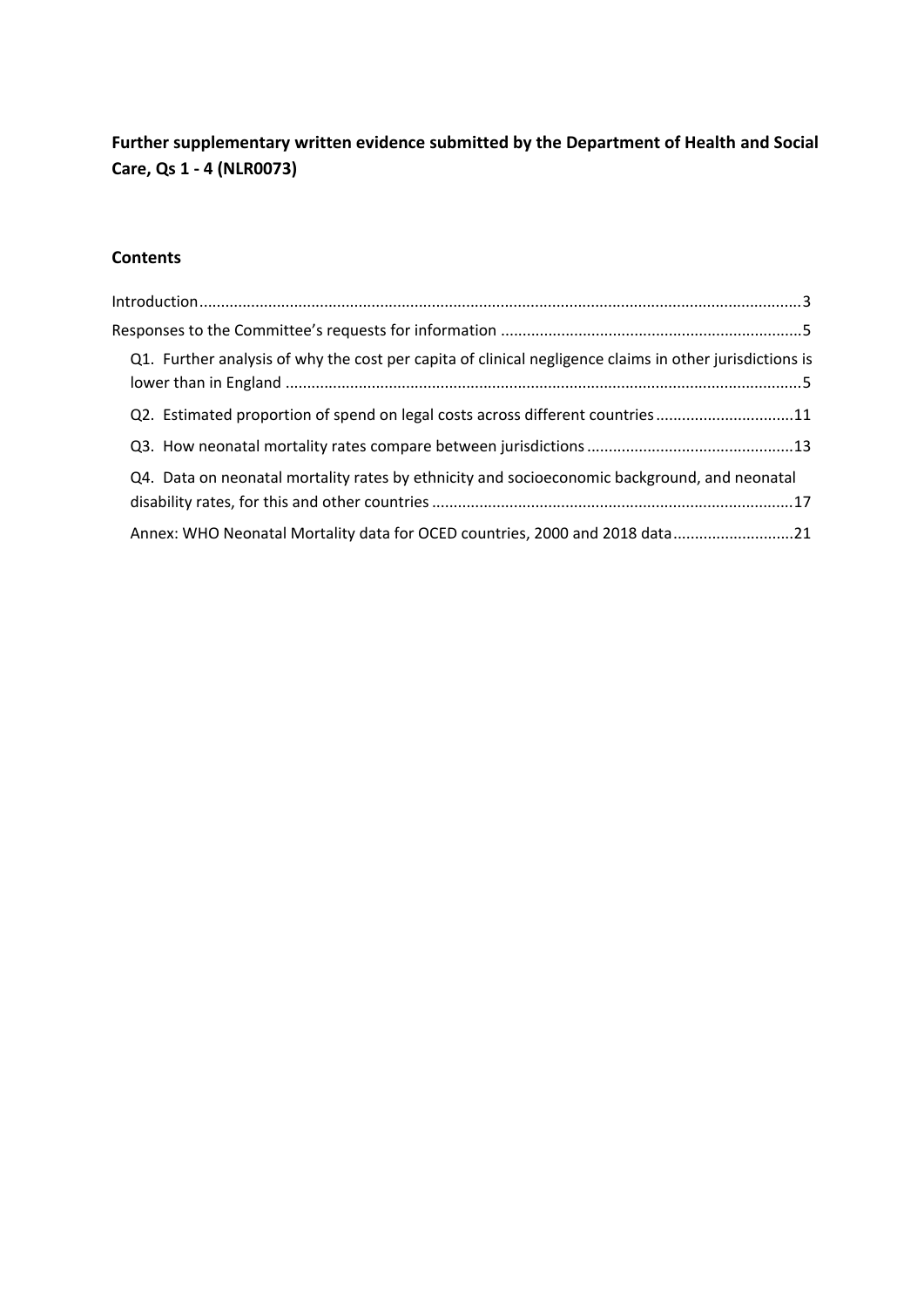# <span id="page-1-0"></span>**Introduction**

- 1. On 1<sup>st</sup> February 2022 Maria Caulfield MP, Parliamentary Under-Secretary of State (Minister for Patient Safety and Primary Care) at the Department of Health and Social Care, gave evidence to the Committee along with Helen Vernon, Chief Executive of NHS Resolution, and Matthew Style, Director General for NHS Policy and Performance at the Department of Health and Social Care.
- 2. This followed written evidence provided in December 2021 and amended international data provided in January 2022.
- 3. During the oral evidence session, the Committee requested further evidence on the following:
	- a) Analysis on the issue of why we think the cost of clinical negligence claims per capita in other tort systems are substantially lower than in England
	- b) Further information to be added to the international data table included in the written evidence (Table A: Clinical negligence claims and costs data across jurisdictions in NLR 0072), including, for those countries:
		- Estimated proportion of spend on legal fees
		- Neonatal mortality rate and disability rate for other countries.
		- Data on ethnicity/background for neonatal mortality and disability rate.
	- c) Numbers of bereavement midwives and plans for future training.
	- d) Analysis of impact of reduction of legal aid and introduction of CFAs on legal costs.
- 4. Responses to requests a) and b) are set out below. Responses to requests c) and d) will follow shortly, as arranged with the Committee. We have done our best to locate all the relevant data and explain how and whether it can be compared across jurisdictions. Where data is not available for or comparable between jurisdictions this has been highlighted.
- 5. As part of our additional research, we undertook an online literature review of published statistics for each of the countries referenced. This was in addition to researching data sources from the World Health Organisation and World Bank, and looking at the annual reports or official clinical negligence publications for each of the following organisations:
	- NHS Resolution
	- NHS Wales Shared Services Partnership
	- Scotland's Clinical Negligence and Other Risks Indemnity Scheme (CNORIS)
	- Canadian Medical Protective Association
	- Australian Institute of Health and Welfare
	- Löf (Swedish Patient Insurer)
	- Patienterstatningen (Danish Patient Compensation Association)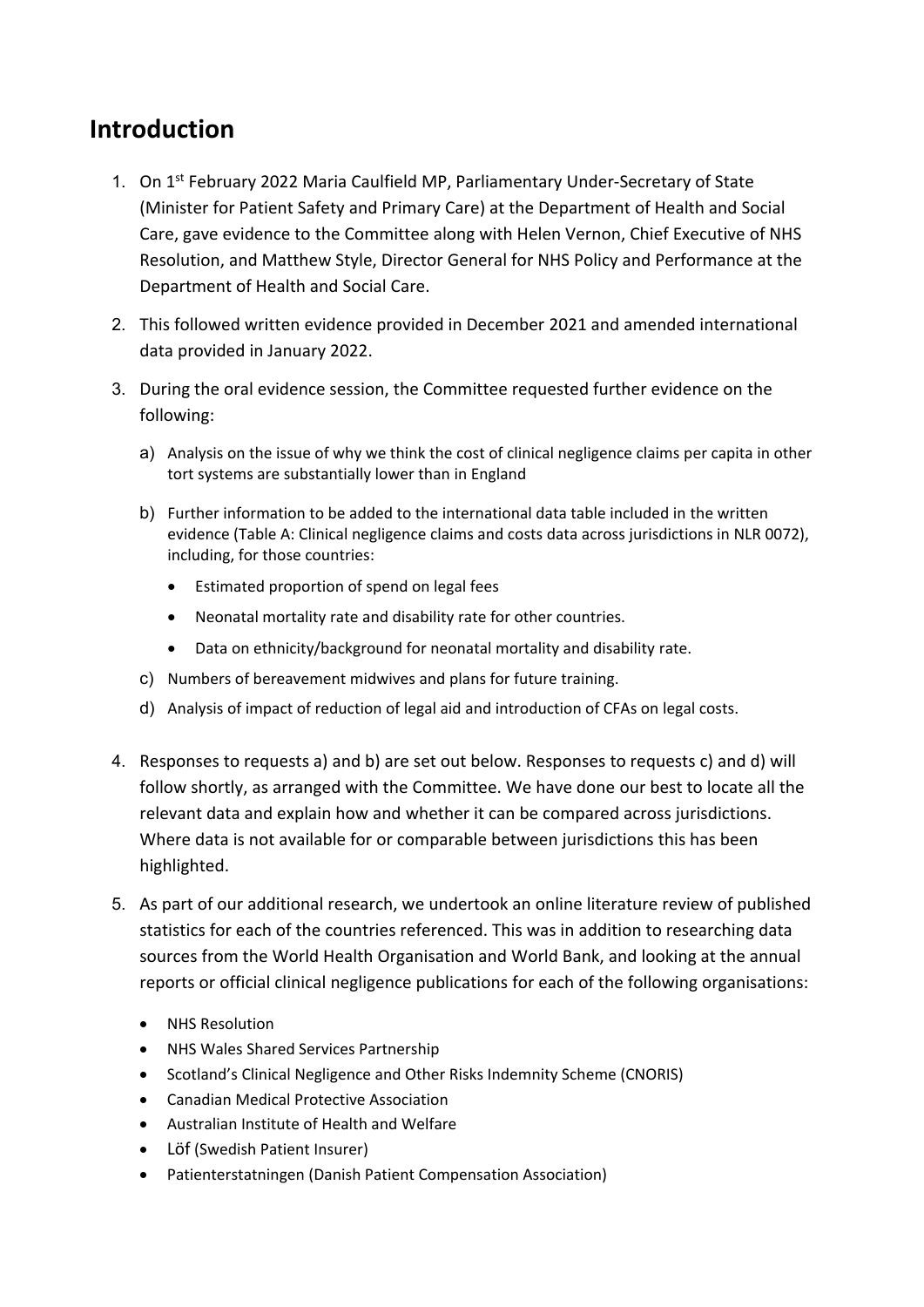- Accident Compensation Corporation (New Zealand)
- Japan Council for Quality Healthcare.
- 6. The additional data requested by the Committee has been presented in several tables in this document, to allow clear presentation and explanation of any data gaps or limitations, for each of the areas investigated.
- 7. As we stated in our previous evidence, **making comparisons between countries is difficult**: factors such as differences in healthcare systems, state provision of services, legal systems, coverage of claims data between organisations and various inclusions and exclusions between the different data sources mean that the international comparisons information should be viewed as illustrative; therefore **the figures cannot be compared on a straightforward like-for-like basis**.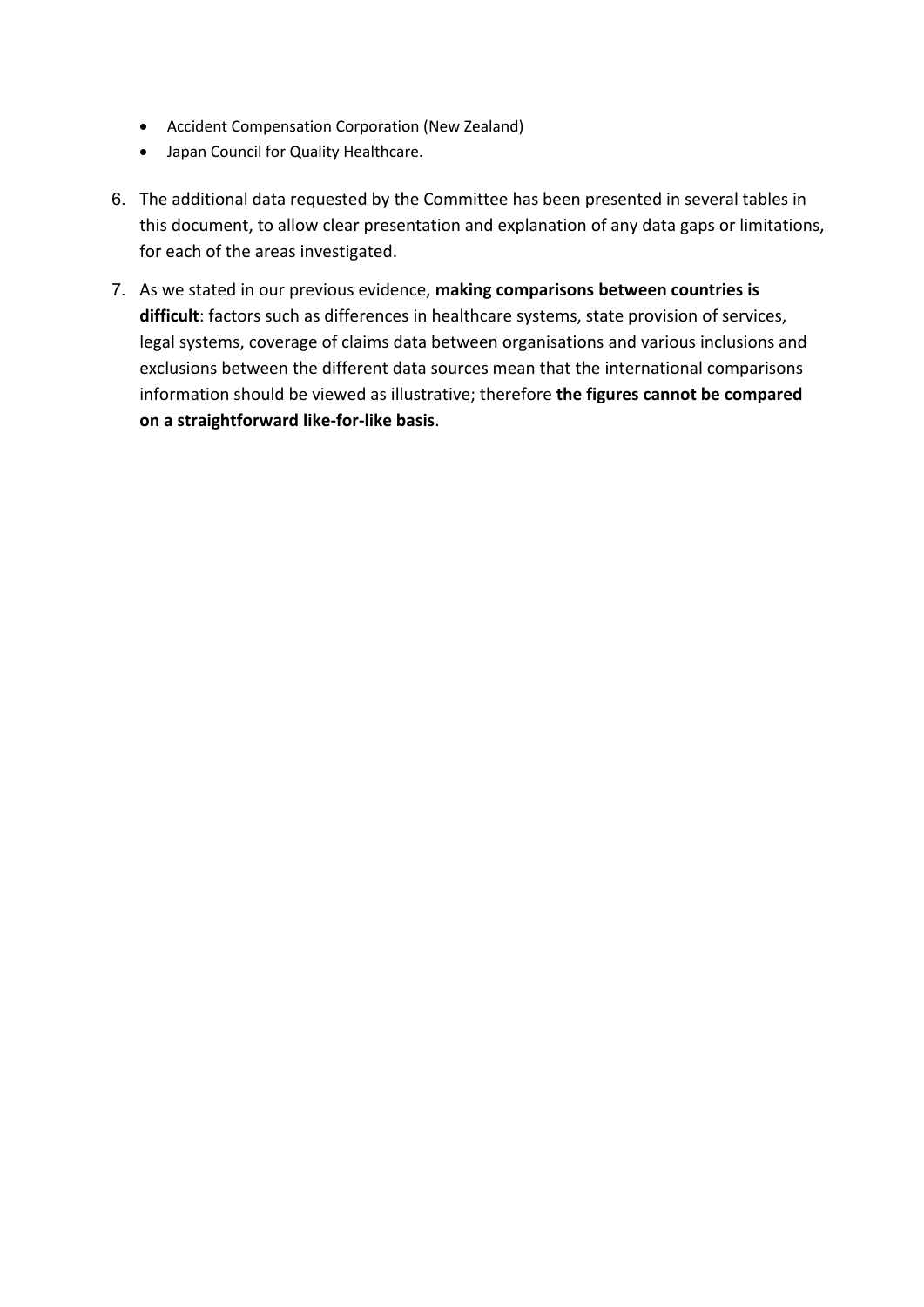# <span id="page-3-0"></span>**Responses to the Committee's requests for information**

# <span id="page-3-1"></span>*Q1. Further analysis of why the cost per capita of clinical negligence claims in other jurisdictions is lower than in England*

8. The Committee asked for an analysis of why costs in other tort systems are substantially lower than in England. The data suggests the cost per capita for claims in England (£42.1) and Wales (£29.2) are much higher than in the other countries listed, which range from £4.1 to £18.7. For completeness, we have also included the other countries discussed in our supplementary evidence.

#### **Context**

- 9. First of all, the rises we have seen in this country and the various drivers of cost that underly them are an important backdrop to differences in overall cost between this country and other jurisdictions. As set out in the Department's written evidence:
	- Claimant legal costs have increased substantially in recent years and remain high. Between 2006-07 and 2016-17, claimant legal costs rose fivefold from £98million to £496million<sup>i</sup>. Since 2016-17, claimant legal costs have levelled out, reducing slightly to £433million in 2020/21<sup>ii</sup>. Claimant legal costs per claim may have been impacted by the introduction of the reforms under the Legal Aid, Sentencing and Punishment of Offenders Act (LASPO) 2012. However, in 2020/21 they remained at a high level relative to 2006/07, accounting for 20% of annual cash payments for claimsiii.
	- **Following an earlier rise in claim volume and high claimant legal costs, over the last few years the overall cost increase has largely been driven by compensation awards** for the highest-value claims. Most of these high-value claims are in maternity, and compensation awards in these claims have been growing at rates far above inflation. Compensation awards accounted for 73% of cash payments by 2020-21 (including the impact of the Personal Injury Discount Rate (PIDR) change)iv.
	- The Government remains committed to the continuous improvement of patient safety and embedding a learning culture across the NHS. Following high-profile failings, the NHS in England has made real progress towards meeting the maternity safety ambition, which is to

<sup>i</sup> NHS Resolution (2021). *Annual Statistics (Supplementary Annual Statistics, Table 5.A).* London, NHSR. Available online at: https://resolution.nhs.uk/wp-content/uploads/2021/11/NHS-Resolution-Supplementary-Annual-Statistics-2020-21.xlsx. ii Ibid.

iii NHS Resolution (2021). *Annual Statistics (Supplementary Annual Statistics, Table 1.A and Table 5.A).* London,

NHSR. Available online at: https://resolution.nhs.uk/wp-content/uploads/2021/11/NHS-Resolution-Supplementary-Annual-Statistics-2020-21.xlsx.

iv NHS Resolution (2021). Annual Statistics (Supplementary Annual Statistics, Table 1.A and Table 3.A.3). London, NHSR. Available online at: https://resolution.nhs.uk/wpcontent/ uploads/2021/11/NHS-Resolution-Supplementary-Annual-Statistics-2020-21.xlsx.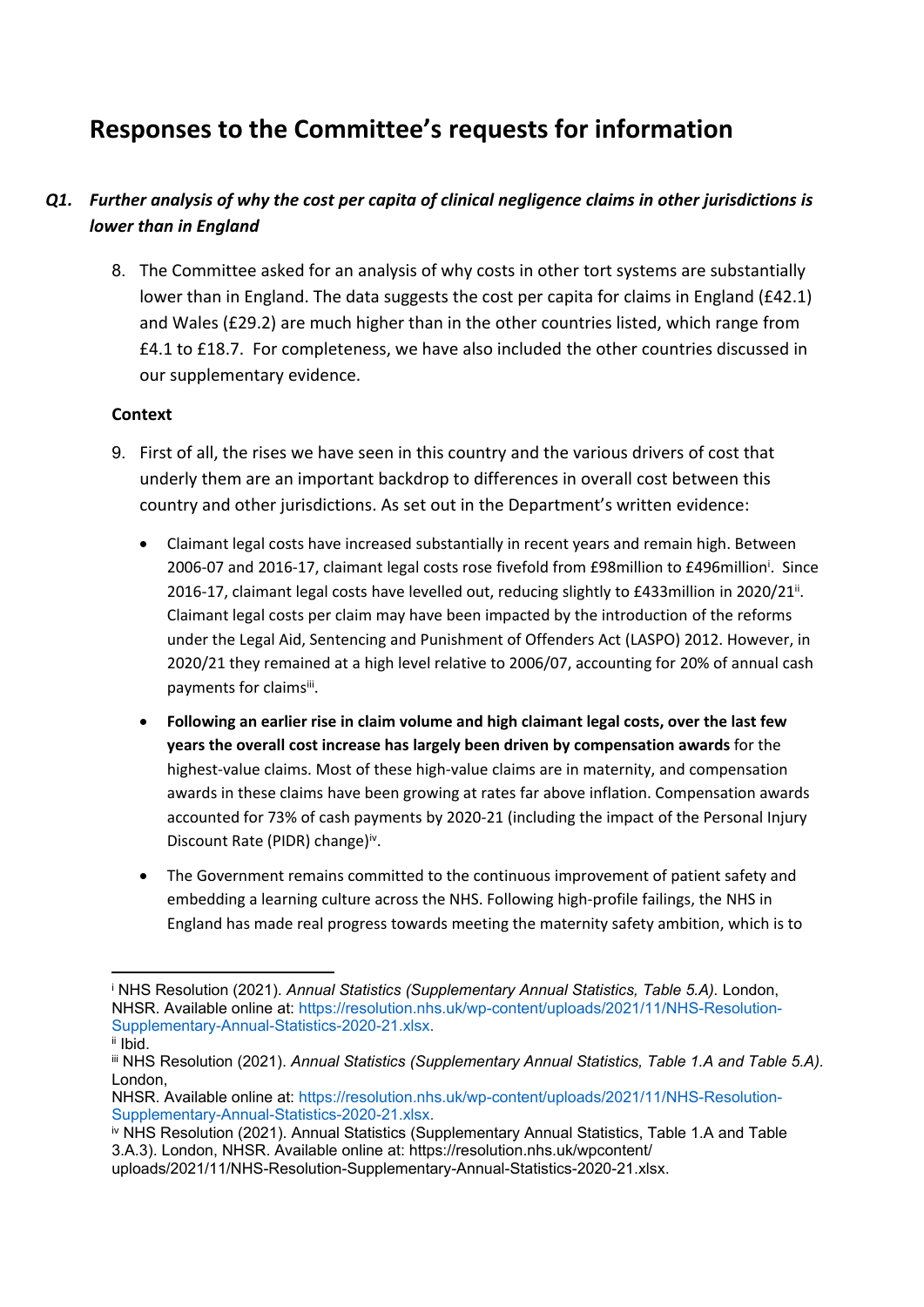halve the 2010 rates of stillbirths, neonatal and maternal deaths, and brain injuries in babies by 2025.

 However, we do not believe any measurable decline in safety is driving the long-term rise in the cost of clinical negligence claims – we have found no evidence to suggest this, and the NAO found this "unlikely". " Similarly, we have not found evidence that differences in health outcomes have any particular relationship to claims patterns between countries.

## **Differences in per capita costs of claims – overview**

- 10. As set out in our previous evidence, making comparisons between countries is difficult. We included Table A in our evidence to the Committee to draw attention to the apparent differences between claims costs and volumes between jurisdictions, and to invite further evidence and debate. However, **it should be viewed as illustrative**.
- 11. There are several potential reasons for the differences in overall costs between England and other jurisdictions:
	- As we said in our supplementary evidence, the data sources for some jurisdictions reflect different costs as compared to England.
		- **-** In some cases the data sources cover a lower proportion of the country's claims (such as Australia and Canada), may include or exclude primary care or secondary care claims, or exclude certain costs (such as Sweden and New Zealand) compared to England. We explain these differences in more detail below.
		- **- Continued access to the courts:** Some administrative schemes such as those in Sweden and Japan offer an alternative to the court route, which we understand has higher barriers to entry than in this country. In those countries, bringing a legal claim is still permitted and the costs of associated legal advice or additional compensation obtained through those legal claims are not shown in the administrative scheme data. One exception is New Zealand, which has disallowed access to the courts for treatment injury claims.
	- Other factors include differences in how countries' legal or compensation systems operate, in any barriers or enablers to access compensation and behavioural factors including propensity to claim. Differences in drivers of cost include:
		- **- Claim volumes:** Compared to the other jurisdictions with a tort system, claim volume per 100,000 population in England appears higher than in Wales, Scotland and Canada; only Australia appears higher.
		- **-** Schemes with **broader eligibility** (such as those in Sweden and New Zealand) tend to **have higher claim volume** than in the countries with tort systems; volumes are substantially higher than those in England even though claim volume has doubled in this country since 2006.

<sup>v</sup> National Audit Office Comptroller and Auditor General (2017). *Managing the Costs of Clinical Negligence in Trusts*. (p28, Figure 9). London, NAO. Available online at: [https://www.nao.org.uk/wp](https://www.nao.org.uk/wp-content/uploads/2017/09/Managing-the-costs-of-clinical-negligence-in-trusts.pdf)[content/uploads/2017/09/Managing-the-costs-of-clinical-negligence-in-trusts.pdf](https://www.nao.org.uk/wp-content/uploads/2017/09/Managing-the-costs-of-clinical-negligence-in-trusts.pdf).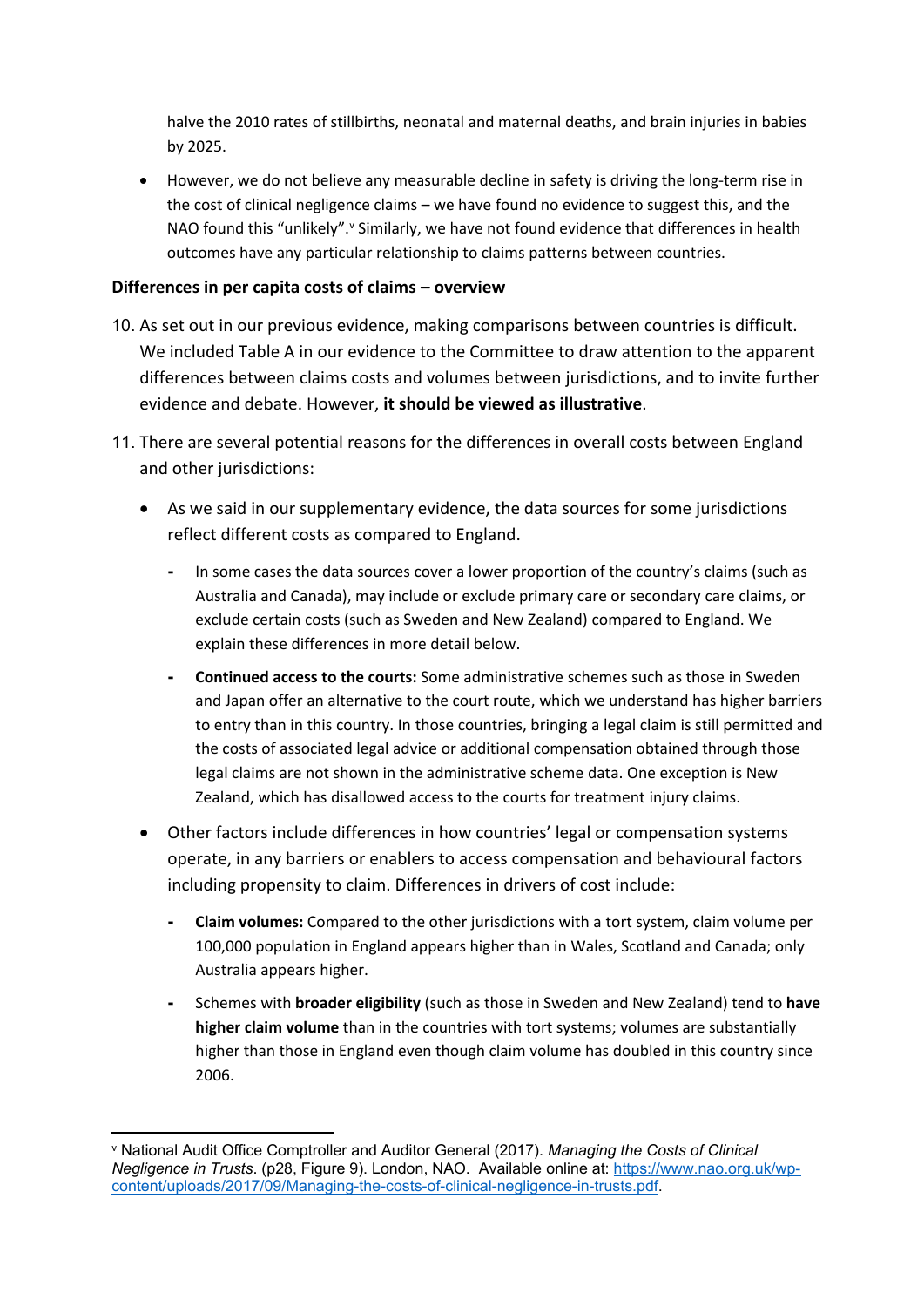- **- Compensation levels:** We understand that some or all of those administrative schemes tend to offer **lower compensation per claim,** and we set out some key differences under each country in paragraph 14 below. It is possible that other jurisdictions with tort systems may also vary in how they approach compensation awards within their legal frameworks. We have not found data sources comparing compensation levels between different tort systems for like-for-like injuries.
- **- Legal costs:** Administrative systems such as in Sweden and Japan tend to involve low or minimal legal representation (but see the point below about legal claims in these jurisdictions). It is possible that the other jurisdictions with tort systems have lower legal costs than for England. We set out any available data on legal costs in response to Question 2, however the published data is limited.
- Further differences between England, Scotland and Wales, which we would expect to have the most comparable systems, include:
	- **- Legal advice arrangements**: Between the three countries, funding arrangements for claimant legal fees differ, possibly introducing differences in claim behaviour as well as implications for how data is constructed. There may also be some differences for defendant legal advice as to how much is undertaken "in-house" and/or the fee structure for such advice so the split between defendant legal costs and administrative costs in available data may vary.
	- **- Potentially lower compensation levels:** Lower property costs and average earnings may lead to lower levels for some aspects of compensation in Scotland and Wales than in England.
	- **- Deductions:** Both Wales and Scotland operate a scheme where local health boards pay the first £25,000 of any claim. The costs of this are included within Wales' total costs of clinical negligence, but not within Scotland's (see paragraph 8 for detail). However, this exclusion from Scotland's figures is likely only to account for modest proportion of the difference in costs per capita.
	- **- Different Periodic Payment Orders** (PPOs): Although all three jurisdictions award PPOs routinely for high-value claims, detailed practices between the countries may vary, leading to potential differences in costs.
	- **- Behavioural factors:** As mentioned above, there are also likely to be behavioural factors (such as the propensity to claim) that may also drive differences in claims volumes and, subsequently, costs.

#### **Specific issues in data from different jurisdictions**

- 12. There are also specific differences in data which may explain some of the difference between cost/capita in England and in other jurisdictions.
- 13. Jurisdictions with tort systems:
	- **Walesvi –** There may be some differences in the approach to inflation adjustments, as this can be assessed on a case-by-case basis in Wales due to the smaller number of claims.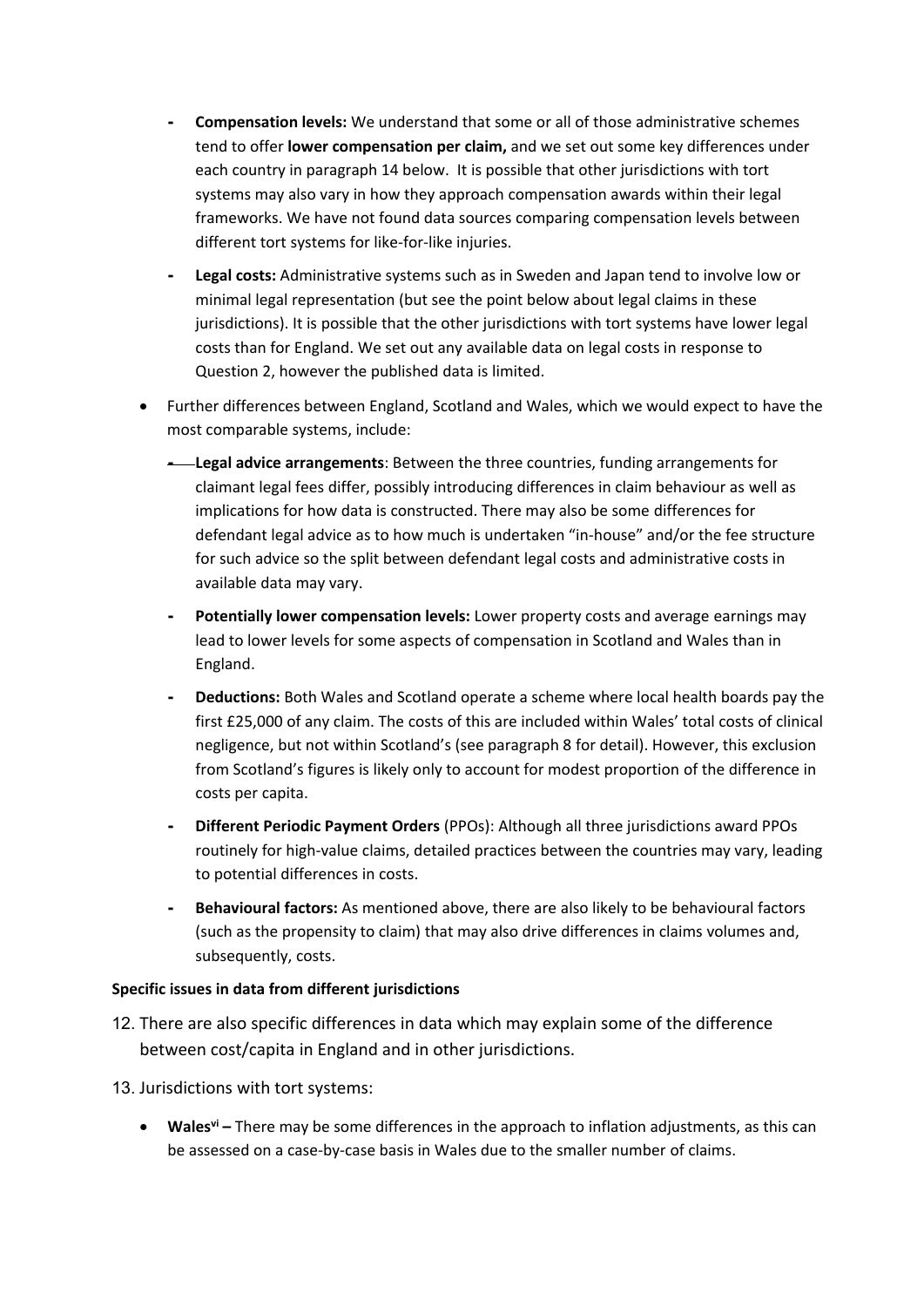- **Scotlandvii –** as indicated above, £25,000 is deducted from the total cost of each claim when it is paid for by the Scottish Government via the CNORIS scheme. This £25,000 is instead paid for by NHS Scotland Health Boards. Funding routes for claims also differ.
- **Canadaviii –** Legal costs are excluded from these figures. Also, the Canadian scheme covers an estimated 90% of claims against doctors, as that is the proportion of doctors covered by the scheme. It is unclear whether nurses and other health practitioners are also covered by this scheme.
- **•** Australia<sup>ix</sup> These figures represent clinical negligence in private hospitals only, as they exclude claims arising from public hospitals and other public services. Australia operates under a hybrid model for healthcare (a mix between private and public hospitals), where private hospitals account for over 40% of admissions in 2017/18<sup>x</sup>, so a significant proportion of claims (those in public hospitals) are omitted from these costs.
- 14. Jurisdictions with alternative compensation systems (which replace or sit alongside tort systems):
	- **Swedenxi** Under their avoidable harm administration scheme (Löf, the Swedish Patient Insurer), an administrative body decides on eligibility and compensation for claims, so have much-reduced use of the courts and legal costs as a result. Costs arising from claims that are subsequently taken to court are also not included in the figures (we understand that around 20-25 cases go into the court system per year compared to roughly 18,000 claims that go through the schemexii). **Medical care and social care costs are excluded** from compensation awards because they are covered entirely by the social security system. In contrast, in England, 51% of total compensation costs are attributed to social care<sup>xiii</sup>. In addition to this, around 75% of loss of income is covered by the social welfare system in Sweden and the rest is covered by the patient insurancexiv, whereas 'Loss of Earnings' accounts for around 7% of total compensation costs in England**Error! Bookmark not defined.** . These provide some reasons why the size of Swedish compensation awards is considerably lower than those in England.
	- **New Zealandxv –** These total costs exclude legal costs. There are also various caps on heads of loss, such as impairment payments for lifelong injuries and loss of income, which is awarded at up to 80% of pre-accident income and is capped<sup>xvi</sup>. These costs also do not cover the entirety of the claimant's medical and/or care costs. Therefore, like Sweden, the size of the

vi Volumes - internal data from Wales. Costs - Wales FOI (Welsh Government - WRITTEN ASSEMBLY QUESTION FOR ANSWER BY THE CABINET SECRETARY FOR HEALTH AND SOCIAL SERVICES ON 02 JULY 2018.

vii Clinical Negligence Other Risk Scheme (CNORIS) 2018/19 Annual Report.

viii Canadian Medical Protective Association Annual Report 2018/19.

ix Australian Prudential Regulation Authority Official reporting portal.

<sup>x</sup> Admitted patient care 2017/18: [https://www.aihw.gov.au/reports/hospitals/admitted-patient-care-2017-](https://www.aihw.gov.au/reports/hospitals/admitted-patient-care-2017-18/contents/summary) [18/contents/summary](https://www.aihw.gov.au/reports/hospitals/admitted-patient-care-2017-18/contents/summary)

xi Lof Annual Report 2019.

<sup>&</sup>lt;sup>xii</sup> Verbal evidence from Lof (Swedish system) representative to DHSC (January 2022).

xiii Department for Health and Social Care (2021). Internal DHSC analysis.

xiv Averages for Swedish loss of income claims, evidence from Lof (Swedish system) representative (January 2022).

xv Accident Compensation Corporation (ACC) Treatment Safety Report 2020.

xvi Information on weekly compensation awarded by the ACC. Accessed online at: <https://www.acc.co.nz/im-injured/financial-support/weekly-compensation/>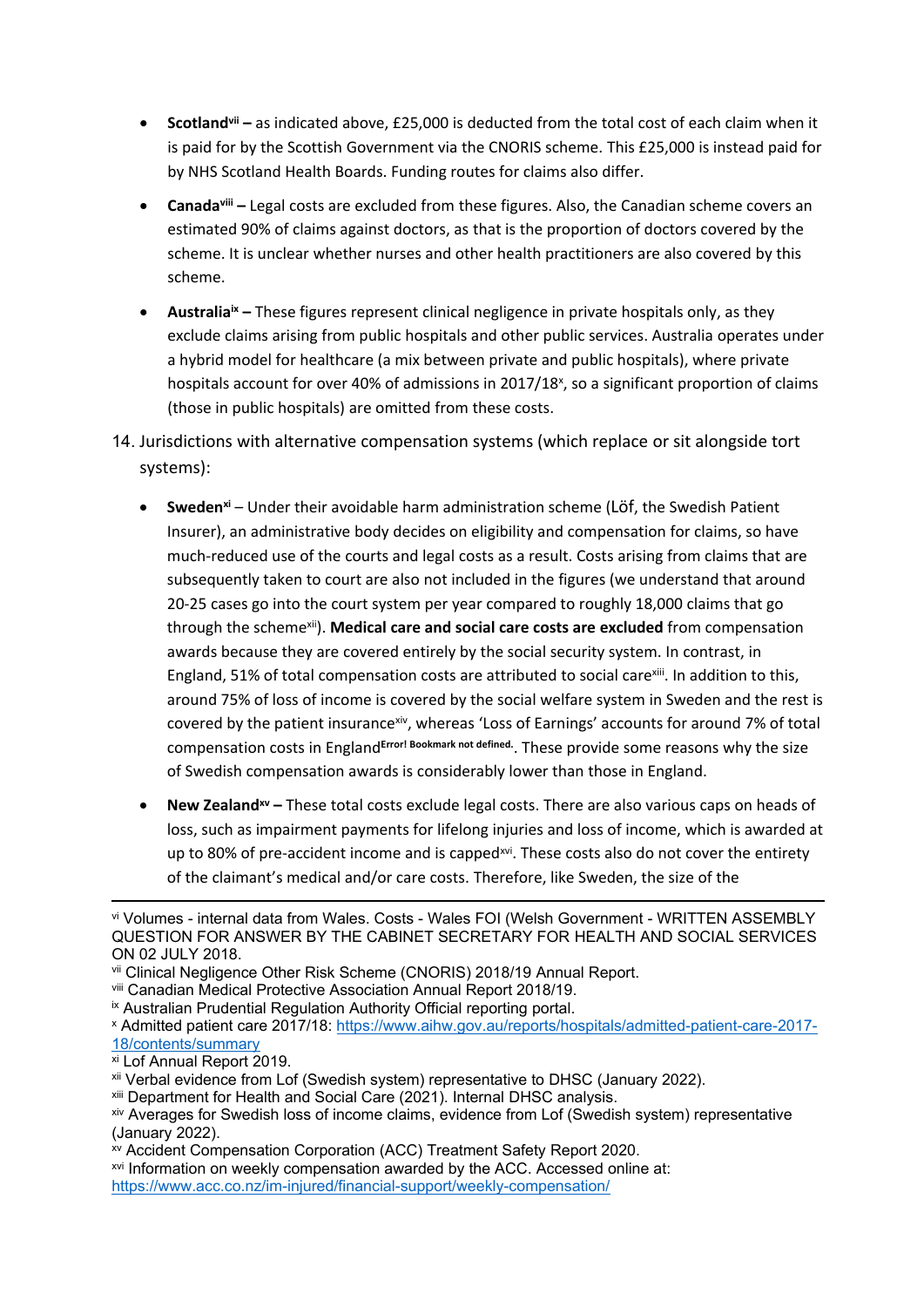compensation awards is considerably lower than those in England as they do not cover the same types of spend.

- **Japan** has a scheme offering a single rate of fixed compensation (a lump sum of c. £195,000 and annual instalments of c. £8,000 for 20 years<sup>xvii</sup>) for certain cerebral palsy cases only, on a "no-fault" basis, paid until the child is aged 20 when certain state benefits become payable.
- 15. The differences set out above both in terms of the coverage of costs by the available data sources, and visible differences in the drivers of costs – go some way to explain the difference in the costs presented for different jurisdictions. However, as stated in our previous evidence, we cannot be sure that these differences alone can account for the large variations observed.
- 16. As the Minister indicated during the hearing, we do not think it is possible to draw firmer conclusions as to reasons for the differences than the above without further extensive research.

xvii Japan Council for Quality Health Care (2019). *The Japan Obstetric Compensation Scheme for Cerebral Palsy – Looking back over 10 years after System was launched*. Accessed online at: [looking\\_back\\_over10years\\_after\\_system\\_was\\_launched201906.pdf](http://www.sanka-hp.jcqhc.or.jp/documents/english/pdf/looking_back_over10years_after_system_was_launched201906.pdf) [\(jcqhc.or.jp\),](http://www.sanka-hp.jcqhc.or.jp/documents/english/pdf/looking_back_over10years_after_system_was_launched201906.pdf) p. 2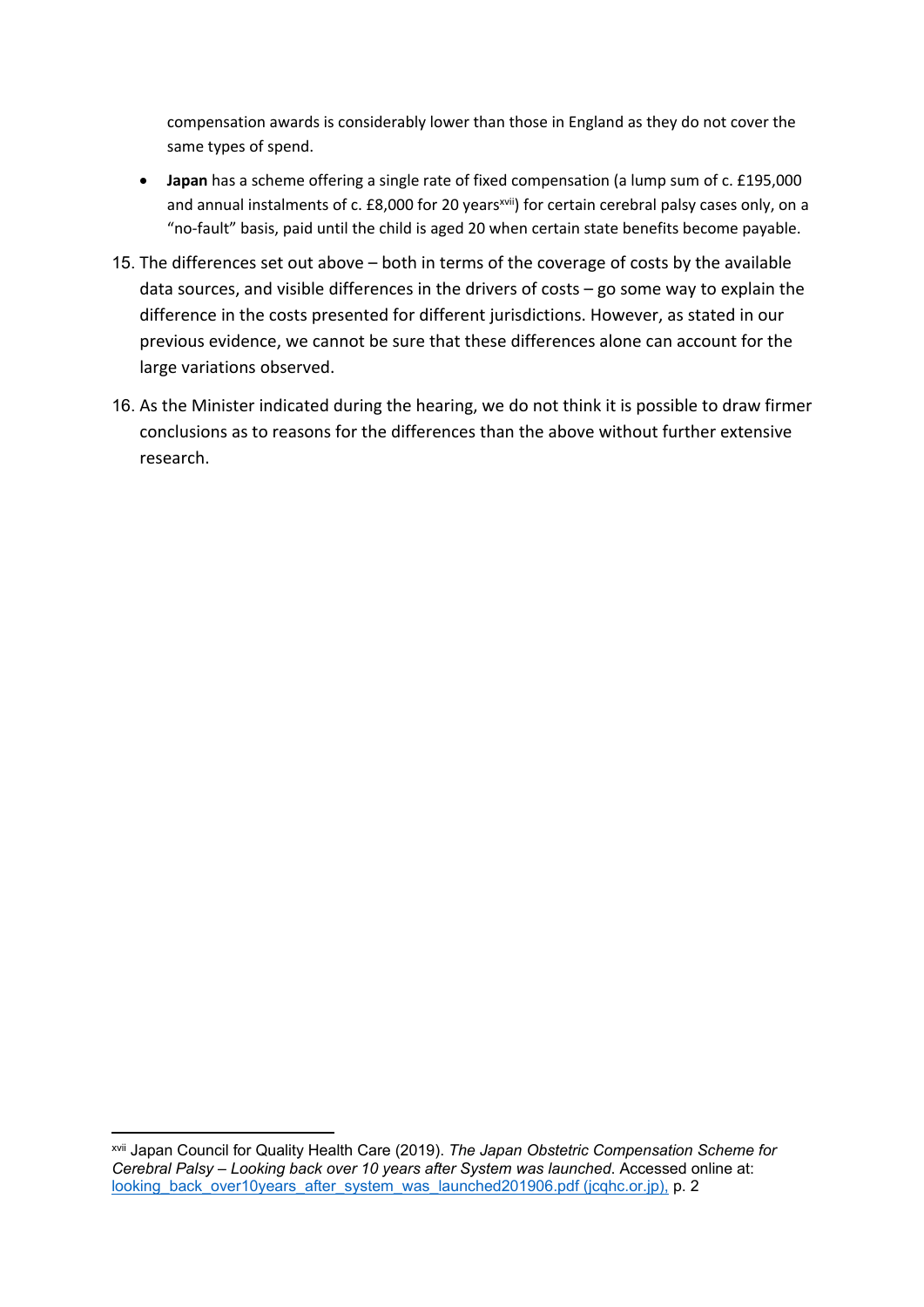**Table A: Clinical negligence claims and costs data across jurisdictions.** This is the same table as appeared in our supplementary evidence dated January 2022.

*Table A: International Comparisons table previously presented in Supplementary written evidence submitted by the Department of Health and Social Care to the Committee (NLR 0072).*

| <b>System</b>                         | <b>Country</b>           | <b>Population</b><br>(2018,<br>million) | Claims /<br>100,000<br>(2018/19) | <b>Cost per</b><br>capita $(f)$<br>(2018/19) | % of GDP<br>(2018/19) | % of Health<br><b>Spend</b><br>(2018/19) |
|---------------------------------------|--------------------------|-----------------------------------------|----------------------------------|----------------------------------------------|-----------------------|------------------------------------------|
|                                       | <b>England</b>           | 56                                      | 19                               | 42.1                                         | 0.1%                  | 2%                                       |
|                                       | Wales<br>(2017)<br>data) | 3.1                                     | 14                               | 29.2                                         | 0.1%                  | 1%                                       |
| <b>Tort law</b>                       | <b>Scotland</b>          | 5.4                                     | 9                                | 6.9                                          | 0.02%                 | 0.3%                                     |
|                                       | Canada                   | 37                                      | $\overline{2}$                   | 4.1                                          | 0.01%                 | 0.1%                                     |
|                                       | Australia                | 25                                      | 24                               | 6.8                                          | 0.02%                 | 0.2%                                     |
| 'Avoidable<br>harm'                   | Sweden                   | 10                                      | 167                              | 5.0                                          | 0.01%                 | 0.8%                                     |
| compensati<br>on scheme               | <b>Denmark</b>           | 6                                       | 183                              | $\overline{\phantom{a}}$                     |                       | $\overline{\phantom{0}}$                 |
| 'No-fault'<br>compensati<br>on scheme | <b>New</b><br>Zealand    | 4.9                                     | 332                              | 18.7                                         | 0.1%                  | 1%                                       |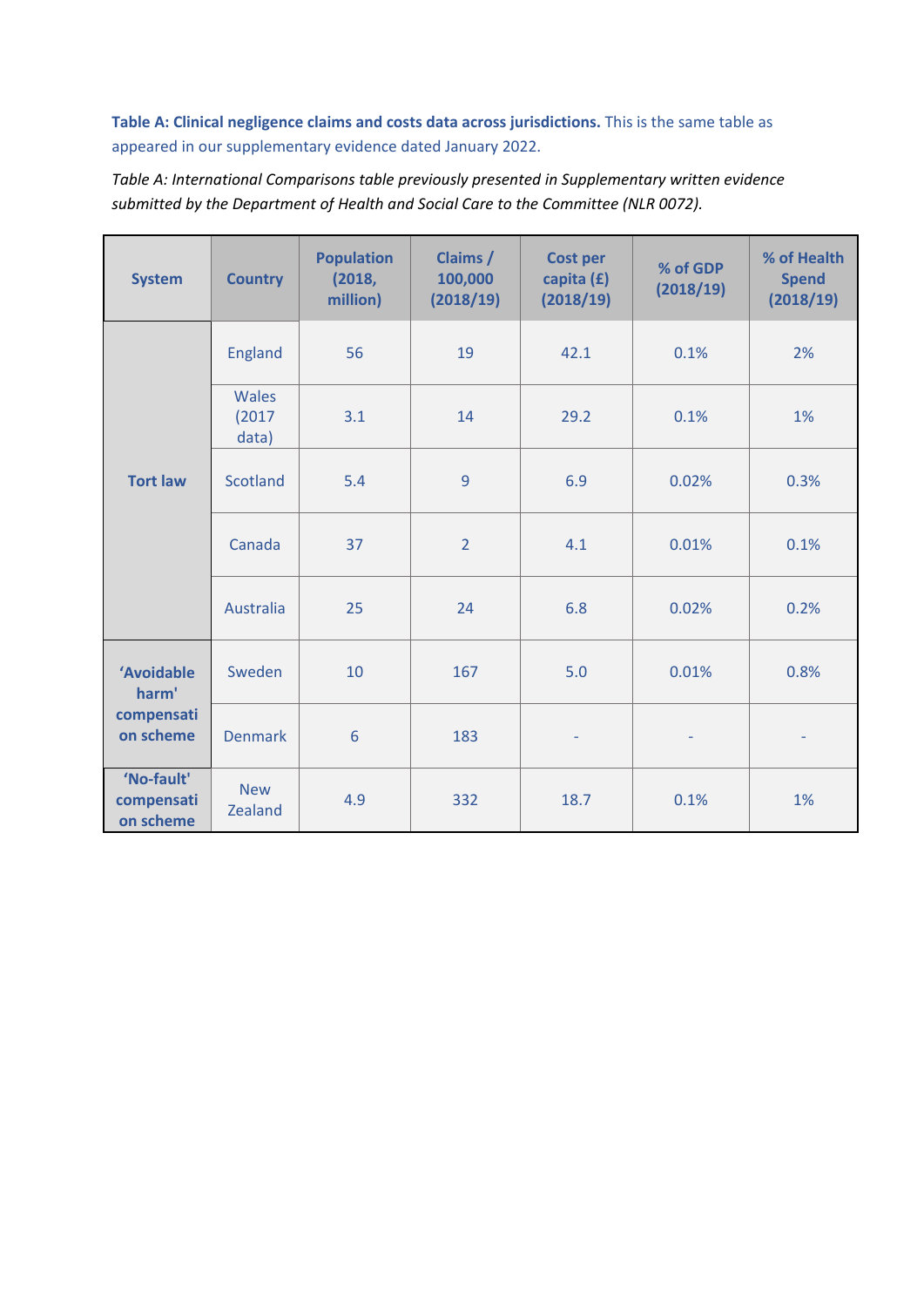# <span id="page-9-0"></span>*Q2. Estimated proportion of spend on legal costs across different countries*

- 17. As noted in the Introduction above, claimant legal costs in England have increased substantially in recent years and remain much higher than in earlier decades. However, there is very little published data available for other countries so only limited comparisons and conclusions can be drawn as to differences and any reasons for them.
- 18. In England, total legal costs include both claimant and defendant legal costs. Claimant legal costs accounted for 74% of these in 2020-21. Whilst average claimant legal costs per claim were double the average defendant costs in 2006-07, they have since grown to be quadruple the size of defendant costs in 2019-20. Overall, this proportion has been growing<sup>xviii</sup>, although last year it decreased from a high point of 77% in 2019-20. Claimant legal costs are also disproportionately high relative to the damages received by claimants in low-value claims.
- 19. A consultation on fixed recoverable costs for these types of claims (up to £25,000 in damages) was published on 31<sup>st</sup> January 2022. This sets out proposals to address this issue for low-value claims.
- 20. There is very limited published data available on legal costs for the countries included in the international comparison table above, aside from these slight references:
	- NHS Wales Shared Services Partnership reports that the legal costs claimed by claimant's solicitors are one of the most worrying areas in clinical negligence, but do not provide proportions of spendxix.
	- In Canada, average legal costs per civil case (those that might lead to compensation for patients) have increased from around C\$16,000 to over C\$20,000 between 2010 and 2019. There has been an increase of 7.4% in legal-civil costs between 2018 and 2019 $^{xx}$ .
- 21. This suggests that there have been increases in legal costs over time in some other jurisdictions, but it is not possible to draw any stronger conclusions or make comparisons.
- 22. It should be noted that differences in systems will impact on legal costs. The compensation schemes in e.g. Sweden and New Zealand will involve much-reduced use of legal representation relative to tort systems. Legal costs may not therefore figure in data for these schemes, or may not be relevant. However, in Sweden (not New Zealand) it is possible for claimants to subsequently take their claims to court; there may be costs of

xix NHS Wales Shared Services Partnership. Clinical Negligence. Accessed online at: [https://nwssp.nhs.wales/ourservices/legal-risk-services/areas-of-practice/clinical](https://nwssp.nhs.wales/ourservices/legal-risk-services/areas-of-practice/clinical-negligence/#:~:text=The%20team%20defend%20all%20clinical%20negligence%20claims%20made,robustly%20to%20ensure%20a%20fair%20and%20equitable%20settlement.)[negligence/#:~:text=The%20team%20defend%20all%20clinical%20negligence%20claims%20made,rob](https://nwssp.nhs.wales/ourservices/legal-risk-services/areas-of-practice/clinical-negligence/#:~:text=The%20team%20defend%20all%20clinical%20negligence%20claims%20made,robustly%20to%20ensure%20a%20fair%20and%20equitable%20settlement.) [ustly%20to%20ensure%20a%20fair%20and%20equitable%20settlement.](https://nwssp.nhs.wales/ourservices/legal-risk-services/areas-of-practice/clinical-negligence/#:~:text=The%20team%20defend%20all%20clinical%20negligence%20claims%20made,robustly%20to%20ensure%20a%20fair%20and%20equitable%20settlement.)

xviii NHS Resolution (2021). *Annual Statistics (Supplementary Annual Statistics, Table 5.A and Table 7.A).* London, NHSR. Available online at: [https://resolution.nhs.uk/wp-content/uploads/2021/11/NHS-](https://resolution.nhs.uk/wp-content/uploads/2021/11/NHS-Resolution-Supplementary-Annual-Statistics-2020-21.xlsx)[Resolution-Supplementary-Annual-Statistics-2020-21.xlsx.](https://resolution.nhs.uk/wp-content/uploads/2021/11/NHS-Resolution-Supplementary-Annual-Statistics-2020-21.xlsx)

xx The Canadian Medical Protective Association (2019). Annual Report, Page 43. Accessed online at: <https://www.cmpa-acpm.ca/static-assets/pdf/about/annual-report/2019/annual-report-e.pdf>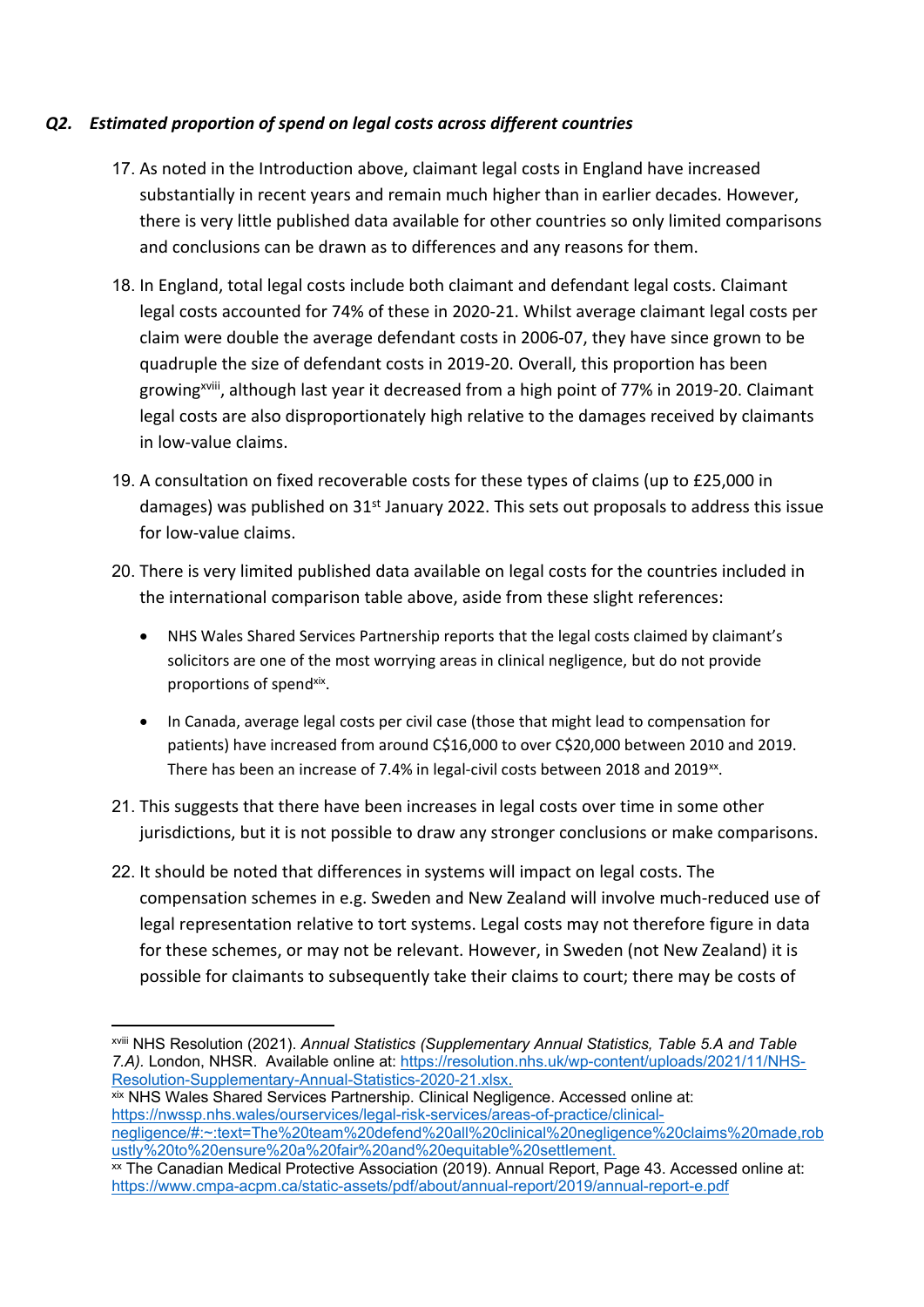legal representation for such claims and those costs are not included in data produced for the scheme. We understand legal claims happen infrequently – only around 20-25 cases go into the court system per year as compared to c. 18,000 claims that go through the administrative scheme<sup>xxi</sup>.

xxi Verbal evidence from Lof (Swedish system) representative to DHSC (January 2022).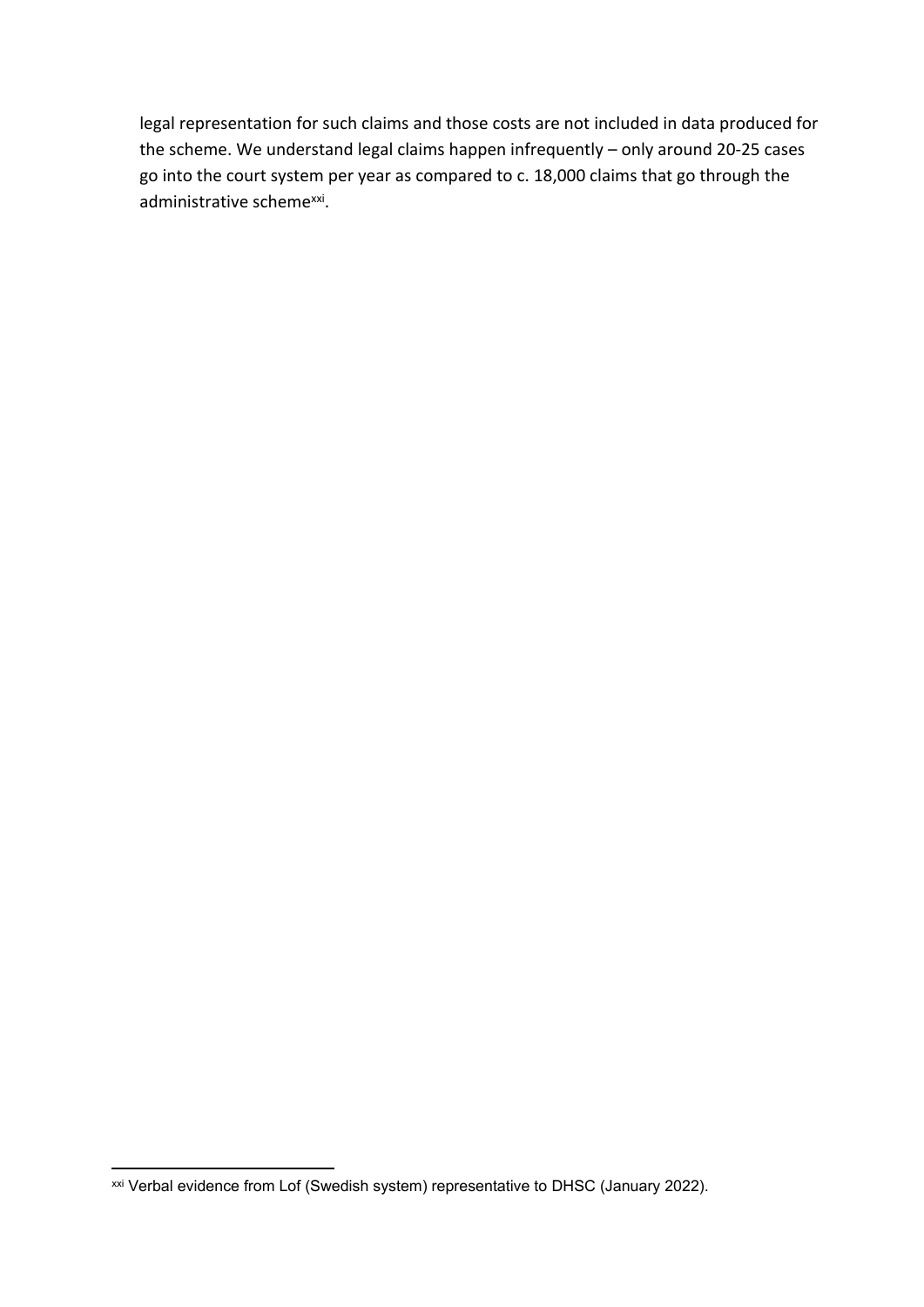## <span id="page-11-0"></span>*Q3. How neonatal mortality rates compare between jurisdictions*

#### **Neonatal mortality rates in context**

- 23. The Committee has indicated that it wants to look at neonatal mortality rates, potentially as a proxy for maternity safety, in considering the overall costs of clinical negligence claims.
- 24. The NHS in England has made progress on maternity safety. The Committee will recall from its Maternity Safety Inquiry and our written evidence for this Inquiry that in England there has been a 25% reduction in the stillbirth rate since 2010, and a 29% reduction in the neonatal mortality rate for babies born over the 24-week gestational age of viability. Data on these outcomes in 2020 was published by the Office for National Statistics on 17 February 2022 which show that the neonatal mortality rate for babies born over 24-week gestation has decreased by 36% since 2020. It means there are around 750 fewer stillbirths and hundreds more mothers and families going home with a live, healthy baby each year.
- 25. In our response to this question we set out 2018 data comparing rates with other countries, as this was the most recent comparable international data. In England, rates have since improved further to 1.3 deaths per 1,000 live births in 2020<sup>xxii</sup>.

## **How neonatal mortality rates compare between jurisdictions**

- 26. The Committee will be aware that the high-value claims associated with around half of total costs of clinical negligence in England are for obstetric brain injury rather than neonatal mortality. Whilst progress in reducing obstetric brain injuries in England has been less consistent than for some other indicators, there has been a decline in the number of settled high-value maternity claims (specifically, obstetric cerebral palsy and brain injury claims) in recent years. There is not yet a source of internationally comparable data for brain injury rates.
- 27. Neonatal mortality rates refer to deaths within the first 28 days of life per 1,000 live births. The below table presents World Health Organisation estimated neonatal mortality rates (for the United Kingdom, Australia, Canada, Sweden, Denmark, New Zealand and Japan). There are some data limitations for what is presented below in the table, so the figures may not be fully comparable (see paragraph 34). Additional data sources (ONS and NRS) have been used to show data for England, Wales and Scotland.
- 28. Data for OECD member countries for 2018 has been provided in the annex as these are the most comparable countries to those presented in the table below. The neonatal

xxii Neonatal mortality rates for babies born from 24 weeks gestation. ONS data released February 2022. Accessed here:

[https://www.ons.gov.uk/peoplepopulationandcommunity/birthsdeathsandmarriages/deaths/bulletins/chil](https://www.ons.gov.uk/peoplepopulationandcommunity/birthsdeathsandmarriages/deaths/bulletins/childhoodinfantandperinatalmortalityinenglandandwales/2020) [dhoodinfantandperinatalmortalityinenglandandwales/2020](https://www.ons.gov.uk/peoplepopulationandcommunity/birthsdeathsandmarriages/deaths/bulletins/childhoodinfantandperinatalmortalityinenglandandwales/2020)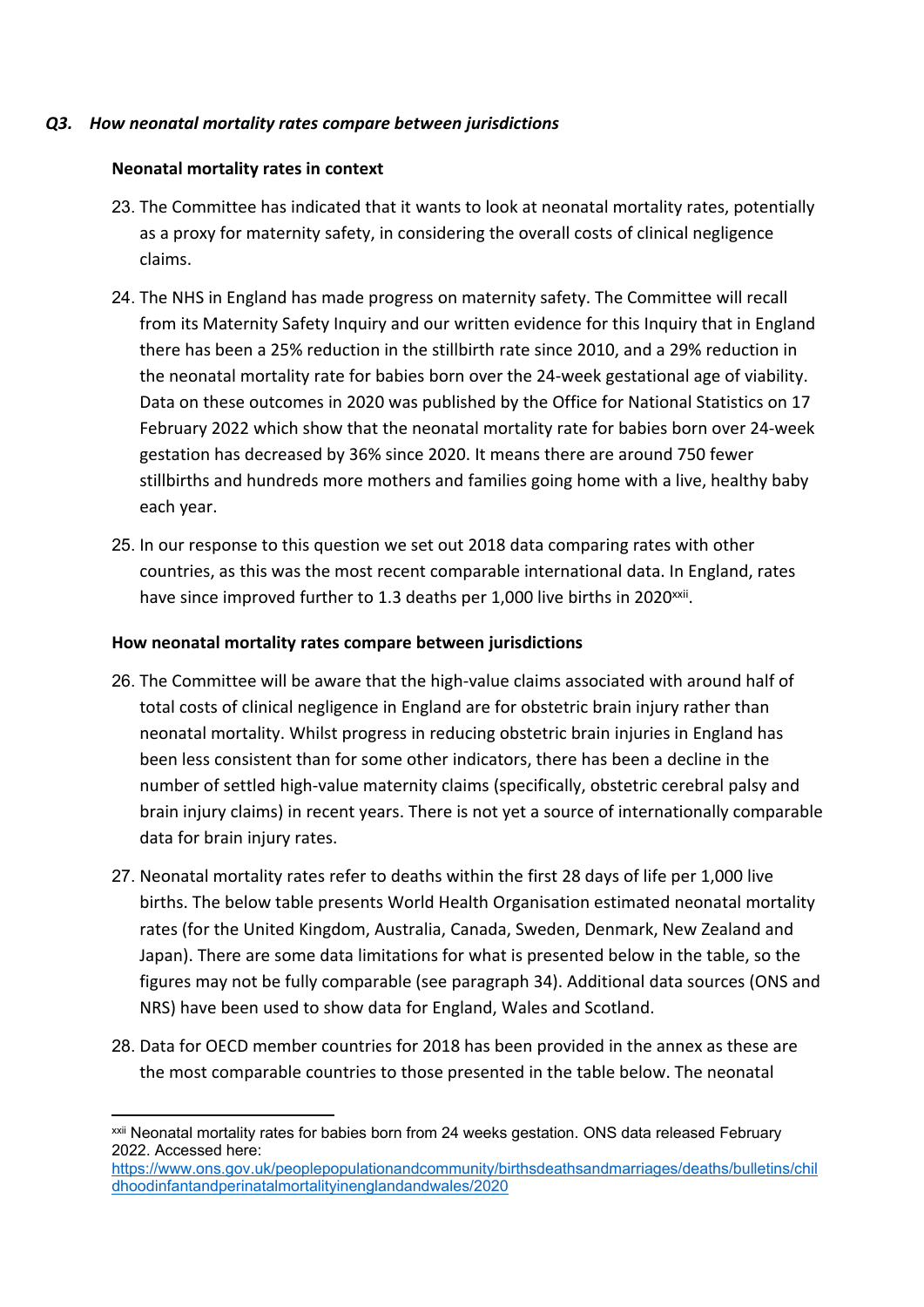mortality rate amongst OECD countries ranges from 0.87 deaths per 1,000 live births in Japan to 8.68 in Mexico. The United Kingdom's rate was 2.78, similar to the rates for Switzerland (2.85), Denmark (2.73) and Poland (2.79).

29. The data presented in the Annex includes data from the year 2000, as well as the 2018 data. All OECD countries saw a reduction in their neonatal mortality rates over this period; the UK reduction was 26%. Between 2000 and 2018, Estonia and Turkey saw the largest reduction (80% and 70%, respectively), while France and Canada saw the smallest reduction (6% and 11%, respectively).

## **Neonatal mortality and clinical negligence claims patterns**

- 30. Attempting to make links between compensation systems and neonatal mortality rates is challenging because a range of factors can lead to different rates for maternity outcomes between countries. These include multiple pregnancy rates, average maternal age, average body-mass index, smoking and substance misuse, and socioeconomic factors
- 31. Further, the table below presents a very small sample of countries. Whilst the table represents a sample, we are also limited by the small number of countries operating systems that are different to ours, such as administrative schemes. There is also more we seek to understand about the impact of other factors such as the decline in the birth rate in Japan or changes in scheme eligibility in Japan and New Zealand.
- 32. As the data shows, we cannot see any clear associations between neonatal mortality rates and differences in the type of compensation scheme. Even if there were a pattern, it could be misleading to draw any conclusions on causation due to small samples and the number of factors impacting neonatal mortality rates.
- 33. As we have explained above, while it is true that there could be no successful claims without negligence, we have yet to see clear evidence of a link between safety data and claims patterns.
- 34. For these reasons we do not believe robust conclusions as to correlations or causations between compensation systems and neonatal mortality rates can be drawn from this data.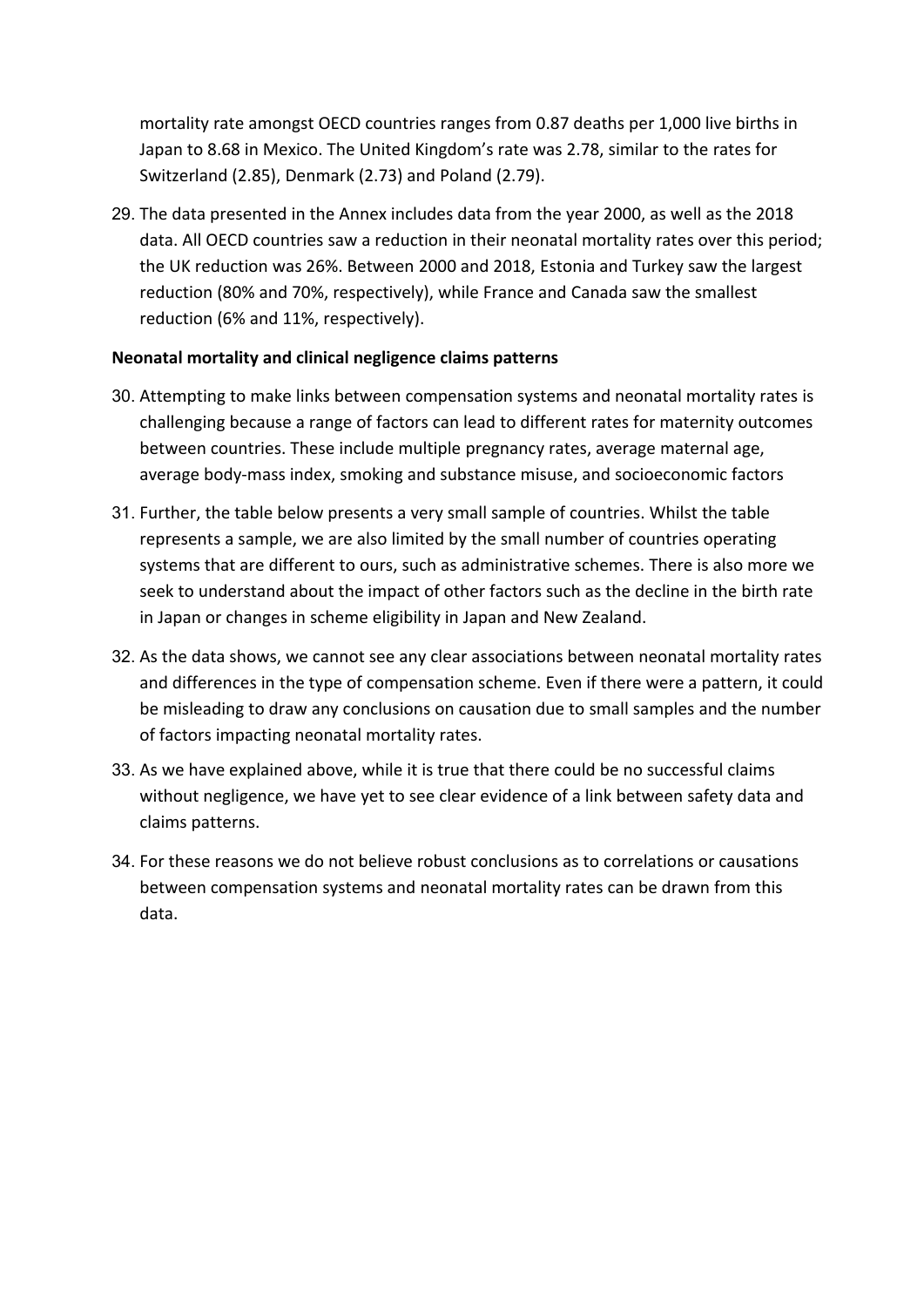**Table B:** Neonatal mortality rate (per 1,000 live births) in 2018.

| <b>Compensation System</b> | <b>Country</b>                | Neonatal mortality rate (per 1,000<br>live births) in 2018 |
|----------------------------|-------------------------------|------------------------------------------------------------|
|                            | <b>United Kingdomxxiii</b>    | 2.78                                                       |
|                            | <b>England</b> xxiv           | 2.8                                                        |
|                            | <b>Wales</b> xxv              | 2.5                                                        |
| <b>Tort law</b>            | <b>Scotland</b> xxvi          | 2.0                                                        |
|                            | Australia <sup>xxvii</sup>    | 2.34                                                       |
|                            | Canada <sup>xxviii</sup>      | 3.34                                                       |
| <b>Avoidable harm</b>      | Sweden <sup>xxix</sup>        | 1.48                                                       |
| compensation system        | <b>Denmark</b> <sup>xxx</sup> | 2.73                                                       |
|                            | New Zealand <sup>xxxi</sup>   | 2.83                                                       |
| No fault compensation      |                               |                                                            |
| system                     | Japan <sup>xxxii</sup>        | 0.87                                                       |

35. The following limitations to the data should be noted:

xxviii Ibid.

xxxii Ibid.

xxiii World Health Organisation (2018). The Global Health Observatory, Neonatal mortality rate. Accessed online at: [https://www.who.int/data/gho/data/indicators/indicator-details/GHO/neonatal](https://www.who.int/data/gho/data/indicators/indicator-details/GHO/neonatal-mortality-rate-(per-1000-live-births))[mortality-rate-\(per-1000-live-births\)](https://www.who.int/data/gho/data/indicators/indicator-details/GHO/neonatal-mortality-rate-(per-1000-live-births))

xxiv Office for National Statistics (2020). Child and infant mortality in England and Wales, 2018. Accessed online from:

[https://www.ons.gov.uk/peoplepopulationandcommunity/birthsdeathsandmarriages/deaths/bulletins/chil](https://www.ons.gov.uk/peoplepopulationandcommunity/birthsdeathsandmarriages/deaths/bulletins/childhoodinfantandperinatalmortalityinenglandandwales/2018#neonatal-deaths-and-gestation-length) [dhoodinfantandperinatalmortalityinenglandandwales/2018#neonatal-deaths-and-gestation-length](https://www.ons.gov.uk/peoplepopulationandcommunity/birthsdeathsandmarriages/deaths/bulletins/childhoodinfantandperinatalmortalityinenglandandwales/2018#neonatal-deaths-and-gestation-length) xxv Ibid.

xxvi National Records of Scotland (2020). List of data tables, Section 4: Stillbirths and infant deaths (table 4.02). Accessed online at: [https://www.nrscotland.gov.uk/statistics-and-data/statistics/statistics](https://www.nrscotland.gov.uk/statistics-and-data/statistics/statistics-by-theme/vital-events/general-publications/vital-events-reference-tables/2020/list-of-data-tables)[by-theme/vital-events/general-publications/vital-events-reference-tables/2020/list-of-data-tables](https://www.nrscotland.gov.uk/statistics-and-data/statistics/statistics-by-theme/vital-events/general-publications/vital-events-reference-tables/2020/list-of-data-tables)

**xxvii World Health Organisation (2018). The Global Health Observatory, Neonatal mortality rate.** Accessed online at: [https://www.who.int/data/gho/data/indicators/indicator-details/GHO/neonatal](https://www.who.int/data/gho/data/indicators/indicator-details/GHO/neonatal-mortality-rate-(per-1000-live-births))[mortality-rate-\(per-1000-live-births\)](https://www.who.int/data/gho/data/indicators/indicator-details/GHO/neonatal-mortality-rate-(per-1000-live-births))

xxix Ibid.

xxx Ibid. xxxi Ibid.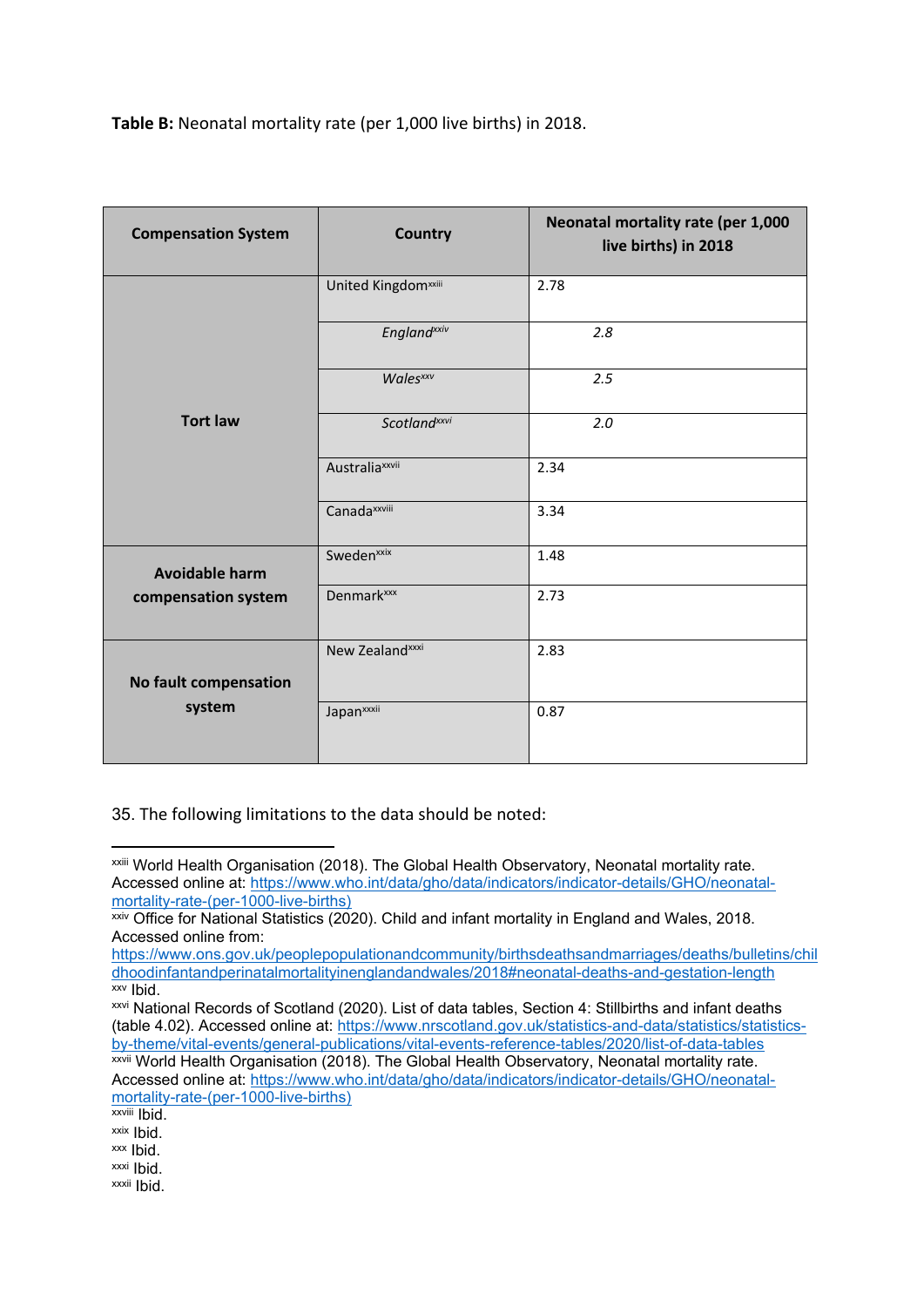- The neonatal mortality data is derived from three sources: The UK-wide and international data is from the same source (WHO). The data for England and Wales is from the Office for National Statistics and Scotland is from the National Record of Scotland.
- The figures for all gestational ages are provided, to allow comparability between the sources, although there may be minor variations as pointed out below. The UK figure will be largely driven by England's rate because its population accounts for 84% of the UK population<sup>xxxiii</sup>.
- The World Health Organisation data is gathered from civil registration data but where this coverage is limited, population census and household survey data has also been used. There may therefore be some variation across countries, particularly in countries where there are limits in civil registration data for neonatal deaths or where neonatal definitions have minimum gestational age and birth weight.

xxxiii ONS UK population estimates, accessed here:

[https://www.ons.gov.uk/peoplepopulationandcommunity/populationandmigration/populationestimates/da](https://www.ons.gov.uk/peoplepopulationandcommunity/populationandmigration/populationestimates/datasets/populationestimatesforukenglandandwalesscotlandandnorthernireland) [tasets/populationestimatesforukenglandandwalesscotlandandnorthernireland](https://www.ons.gov.uk/peoplepopulationandcommunity/populationandmigration/populationestimates/datasets/populationestimatesforukenglandandwalesscotlandandnorthernireland)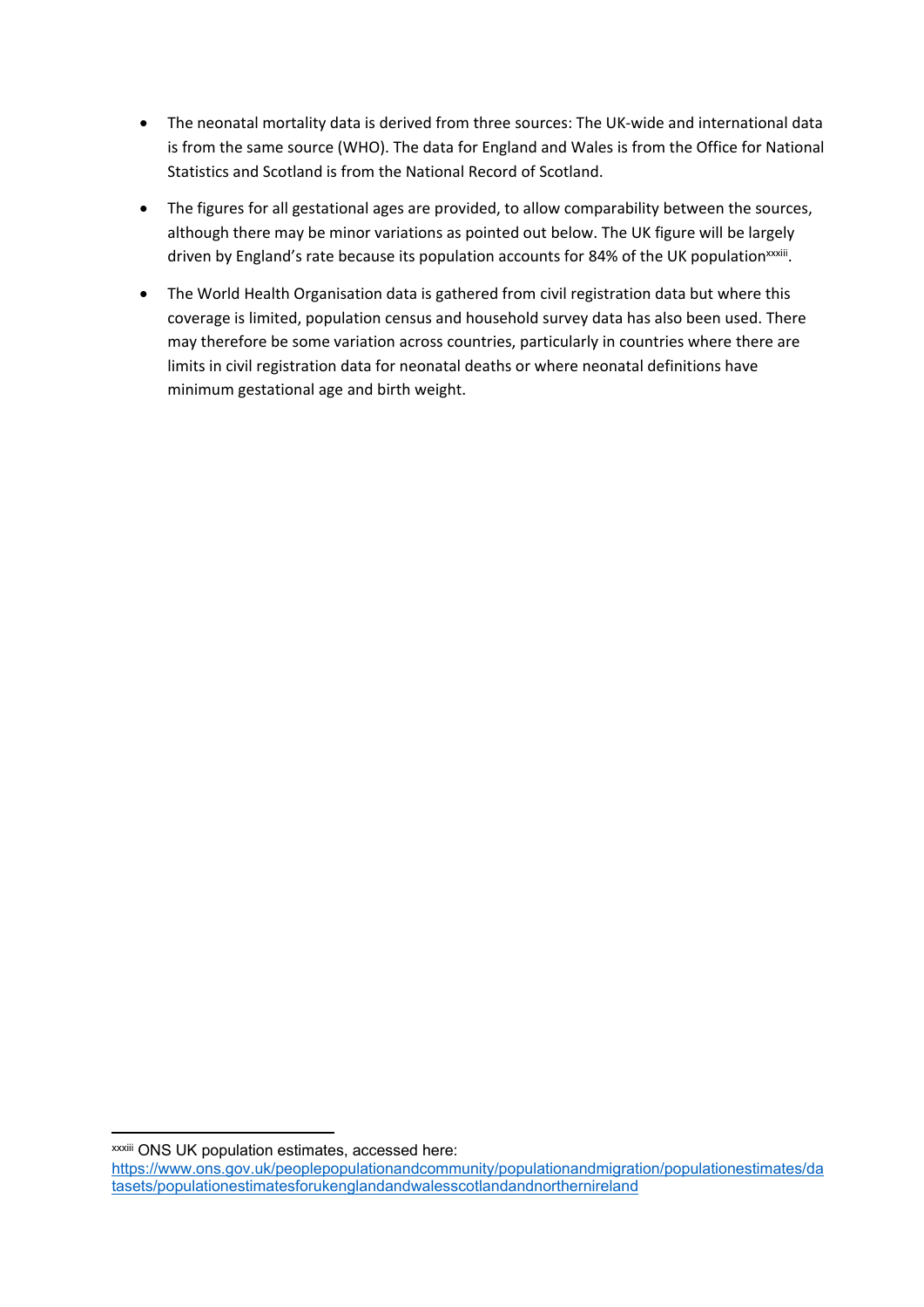# <span id="page-15-0"></span>*Q4. Data on neonatal mortality rates by ethnicity and socioeconomic background, and neonatal disability rates, for this and other countries*

- 36. Data on neonatal mortality rates by ethnicity or socioeconomic background are available for England and some data is also available for other countries. However, for the majority of countries this data is not published.
- 37. For the countries where data is available, those from the most deprived backgrounds tend to suffer worse outcomes with regards to neonatal mortality rates. This is also the case for ethnic minority groups.
	- The World Health Organisation data is gathered from civil registration data but where this coverage is limited, population census and household survey data has also been used. There may therefore be some variation across countries, particularly in countries where there are limits in civil registration data for neonatal deaths or where neonatal definitions have minimum gestational age and birth weight.
- 38. The table below presents the disaggregated neonatal mortality rates for the countries that provide data. Some data is provided at the UK level only, rather than at the devolved administration level. Where data is provided, the key limitations are presented in the table as these may mean data for different countries are not directly comparable. For neonatal disability, and despite extensive searching (see note 1), data on neonatal disability rates were not found to be reported for any of the below countries, including in England. This may be due to the time lag in diagnosing disabilities in babies.
- 39. On 23<sup>rd</sup> February the Minister announced plans to establish a Maternity Disparities Taskforce to tackle disparities for mothers and babies and reduce maternal and neonatal deaths by improving access to effective pre-conception and maternity care for women from ethnic minorities and those living in the most deprived areas. The Taskforce will bring together experts from across the health system, government departments and the voluntary sector to address disparities in maternal and neonatal outcomes. The first meeting of the Taskforce is due to take place in early March, and we plan to hold the meetings every two months afterwards to maintain progress with delivery of actions and interventions to tackle disparities in maternal and neonatal outcomes.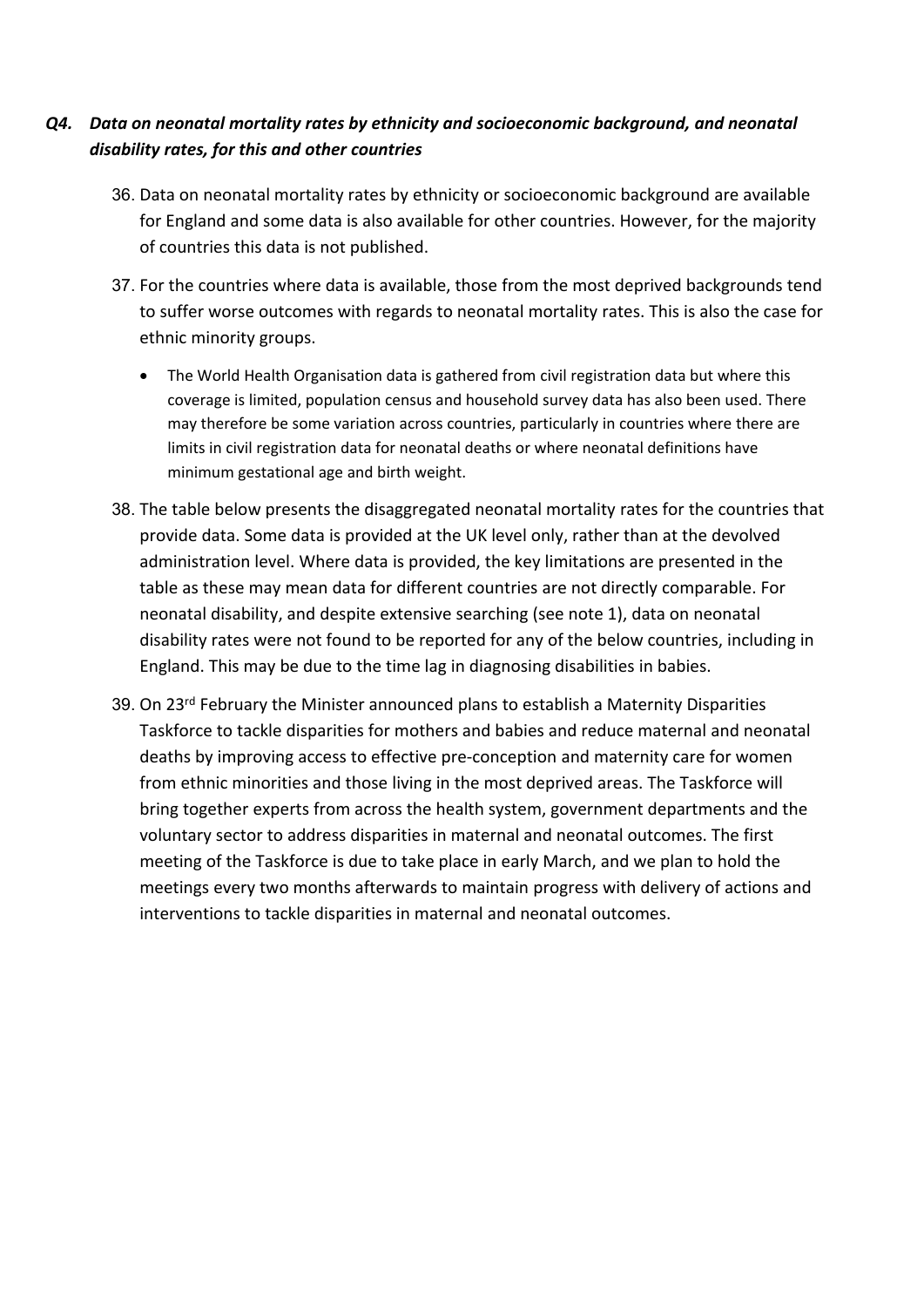| <b>Country</b>                     |                       | <b>Neonatal mortality</b><br>rate by ethnicity<br>(per 1,000 live<br>births) in 2018                                                            | <b>Neonatal mortality</b><br>rate by<br>socioeconomic<br>status (per 1000 live<br>births) in 2018                                                                             | <b>Data Limitations</b>                                                                                                                                                                                                                                                                                                                                                       |
|------------------------------------|-----------------------|-------------------------------------------------------------------------------------------------------------------------------------------------|-------------------------------------------------------------------------------------------------------------------------------------------------------------------------------|-------------------------------------------------------------------------------------------------------------------------------------------------------------------------------------------------------------------------------------------------------------------------------------------------------------------------------------------------------------------------------|
| United<br>Kingdom <sup>xxxiv</sup> |                       |                                                                                                                                                 | UK level only:<br>Quintile 1 (least<br>deprived): 1.23<br>Quintiles 2: 1.4<br>Quintile 3: 1.59<br>Quintiles 4: 1.78<br>Quintile 5 (most<br>deprived): 2.20<br>Not known: 0.40 | - This data is sourced from<br>MBRRACE, which only<br>considers neonatal deaths<br>at a gestational age of 24<br>weeks and above.<br>Therefore, these figures<br>are lower than the UK<br>figure presented in Table<br>В.                                                                                                                                                     |
|                                    |                       |                                                                                                                                                 |                                                                                                                                                                               | - UK data is based on<br>mothers' postcodes at<br>time of birth, using the<br>Children in Low-Income<br>Families Local Measure ‡<br>per 1,000 live births                                                                                                                                                                                                                     |
| England <sup>xxxv</sup>            |                       | All: 2.8<br>White British: 2.3<br>White Other: 2.2<br>Pakistani: 4.4<br>Any other Asian<br>background: 3.0<br>Black-African: 4.6<br>Indian: 3.6 | Infant mortality in the<br>10% most deprived<br>areas: 5.3 and 10%<br>least deprived areas:<br>2.7                                                                            | - English Indices of<br>Deprivation 2019 used<br>- Data for socioeconomic<br>status uses infant rather<br>than neonatal mortality<br>figures                                                                                                                                                                                                                                  |
|                                    | . Accessed online at: | Bangladeshi: 3.6<br>Figures_V1.pdf Mixed/multiple: 2.6                                                                                          | CE-UK (2019). PeBlack-Caribbean: 4.7rveillance Report. Table and मांgares! गablee 190f<br>eport-2019/MBRIbackground: 5.4 natal Surveillance Report 2018 haic groups can cause | at: https://www.hAny other Blackssets/downloads/mbrrace-uk/repects talideatas in some<br>$\frac{1}{2}$ igui es V i.put Mixed/multiple: 2.6<br>Office for Nation <sub>Other</sub> : 2.6 <sup>'s</sup> (2021). Neonatal deaths by ethnicity of infant in England,<br>Accessed online at:<br>pns.gov.uk/peoplepopulationandcommunity/birthsdeathsandmarriages/deaths/adhocs/1359 |
| Wales <sup>xxxvi</sup>             |                       | migrioodiniahtangperinataimortalitymengiangangwalles/2018                                                                                       | 20 fant mortality<br>most deprived areas at<br>munity/birthsdeathsand<br>les/2018                                                                                             | - Wales figures are for<br>(Al)ADstGhilfbarochinfant mastalityJhafinglandtant)<br>in infants under 1 year of<br>narriages/deaths/bulletins/c<br>age)<br>tics (2020). Child and infanWelshthidexioEngland<br>Deprivation used<br>munity/birthsdeathsandmarriages/deaths/bulletins/c                                                                                            |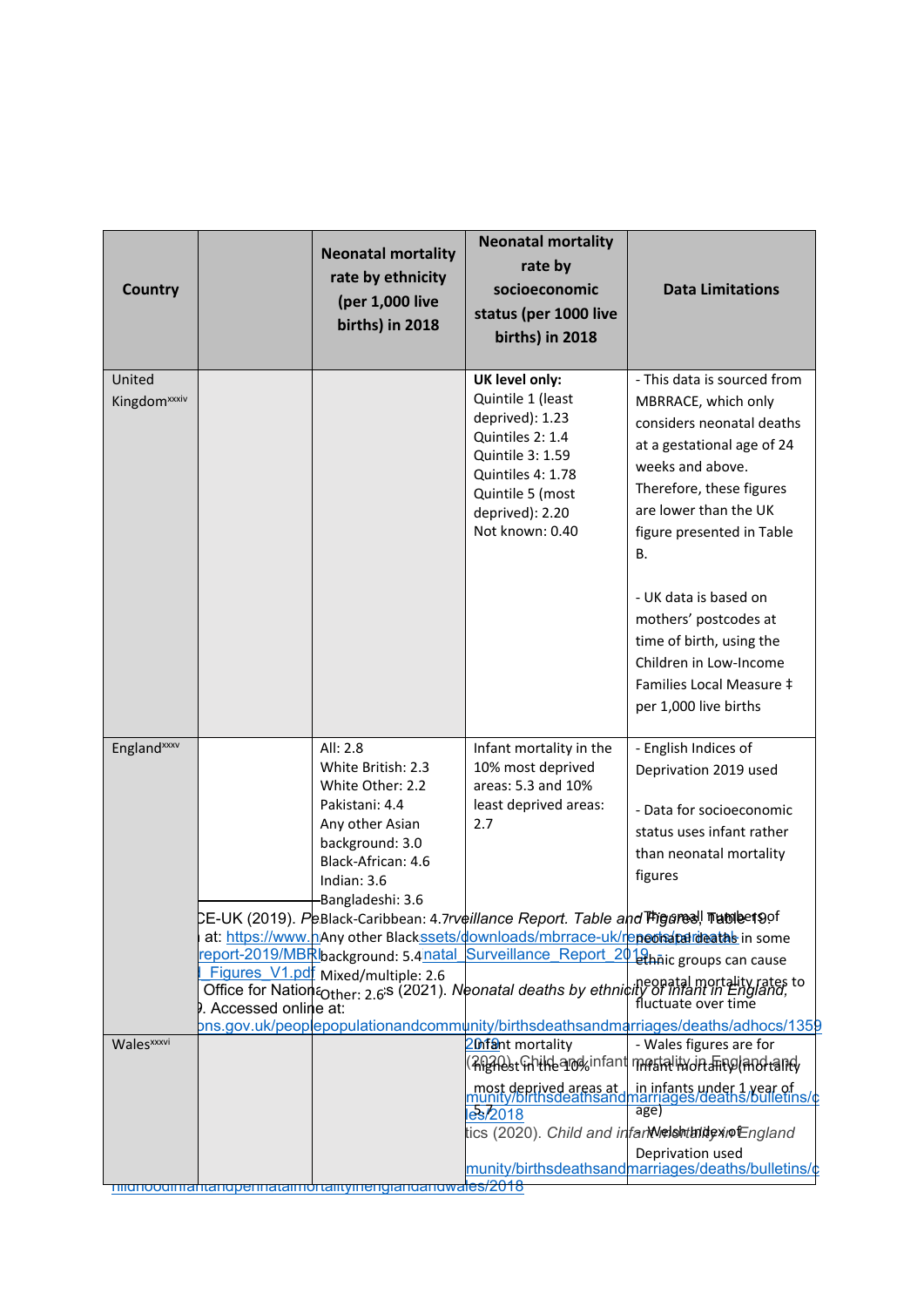| Scotland                             |                                                           |                                                                                                                                                                   | - Published data on<br>ethnicity is not reliable for                                                                                                                                                                                                                                                                                                                                                                              |
|--------------------------------------|-----------------------------------------------------------|-------------------------------------------------------------------------------------------------------------------------------------------------------------------|-----------------------------------------------------------------------------------------------------------------------------------------------------------------------------------------------------------------------------------------------------------------------------------------------------------------------------------------------------------------------------------------------------------------------------------|
|                                      |                                                           |                                                                                                                                                                   | calculating mortality rates                                                                                                                                                                                                                                                                                                                                                                                                       |
| Australia <sup>xxxvii</sup>          | Indigenous: 4.8<br>Non-Indigenous: 2.1                    | Quintile 5 (least<br>disadvantaged): 1.3<br>Quintile 4: 2.1<br>Quintile 3: 2.4<br>Quintile 2: 2.2<br>Quintile 1 (most<br>disadvantaged): 3.1<br><b>Total: 2.2</b> | - Disadvantage quintile<br>assigned using the<br>Australian Bureau of<br><b>Statistics Socio-Economic</b><br>Index for Areas Index of<br>Relative Socio-economic<br>Disadvantage 2016 scores,<br>applied to mother's area<br>of usual residence<br>- Data only captures<br>neonatal deaths with<br>gestational age of 20<br>weeks+ and/or weighing<br>more than 400 grams.<br>- Ethnicity refers to<br>mother's Indigenous status |
| Canada                               |                                                           |                                                                                                                                                                   |                                                                                                                                                                                                                                                                                                                                                                                                                                   |
| Sweden                               |                                                           |                                                                                                                                                                   |                                                                                                                                                                                                                                                                                                                                                                                                                                   |
| <b>Denmark</b>                       |                                                           |                                                                                                                                                                   |                                                                                                                                                                                                                                                                                                                                                                                                                                   |
| <b>New</b><br><b>Zealand</b> xxxviii | Māori: 2.4<br>Pacific: 3.7<br>Asian: 2.9 European:<br>3.2 | Quintile 1 (least<br>deprived): 2.0<br>Quintile 2: 2.4<br>Quintile 3: 2.5<br>Quintile 4: 3.3<br>Quintile 5 (most<br>deprived): 3.6                                | - Socioeconomic data uses<br>New Zealand Social<br>Deprivation Index                                                                                                                                                                                                                                                                                                                                                              |
| Japan                                |                                                           |                                                                                                                                                                   |                                                                                                                                                                                                                                                                                                                                                                                                                                   |

xxxvii Australian Institute of Health and Welfare (2020). *Stillbirth and neonatal deaths in Australia*, tab 3. Accessed online at: [https://www.aihw.gov.au/reports/mothers-babies/stillbirths-and-neonatal-deaths-in](https://www.aihw.gov.au/reports/mothers-babies/stillbirths-and-neonatal-deaths-in-australia/data)[australia/data](https://www.aihw.gov.au/reports/mothers-babies/stillbirths-and-neonatal-deaths-in-australia/data)

xxxviii Ministry of Health (2021). *Fetal and Infant Deaths web tool,* overview of deaths 2009-2018. Accessed online at: <https://minhealthnz.shinyapps.io/fetal-and-infant-deaths-web-tool/>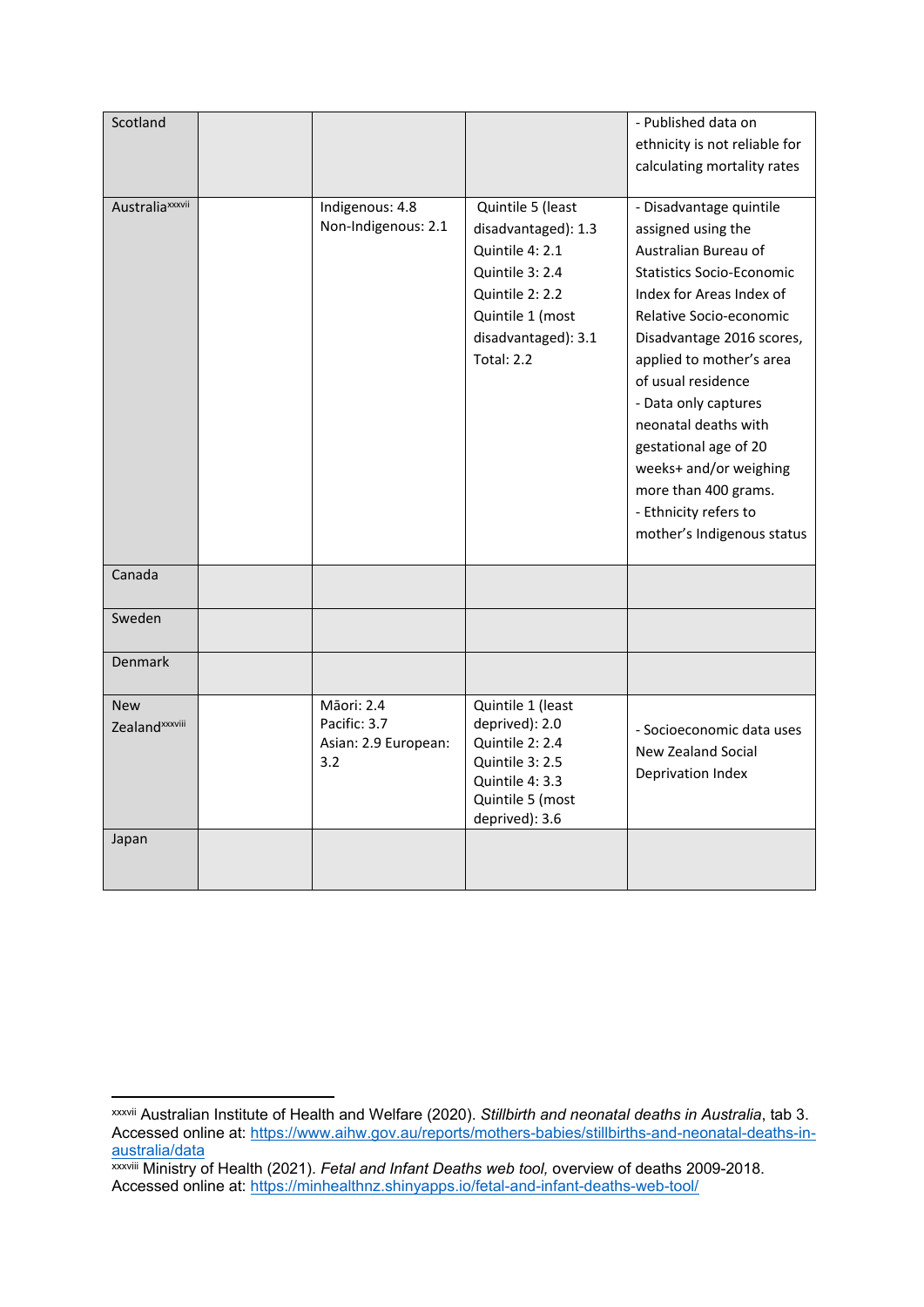# <span id="page-18-0"></span>*Annex: WHO Neonatal Mortality data for OCED countries, 2000 and 2018 dataxxxix*

| <b>OCED Country</b> | <b>Neonatal Mortality</b><br>Rate (per 1,000<br>live births) 2000 | <b>Neonatal Mortality</b><br>Rate (per 1,000<br>live births) 2018 | Percentage change<br>in neonatal<br>mortality rate from<br>2000 to 2018 |
|---------------------|-------------------------------------------------------------------|-------------------------------------------------------------------|-------------------------------------------------------------------------|
| Australia           | 3.52                                                              | 2.34                                                              | $-34%$                                                                  |
| Austria             | 3.09                                                              | 2.22                                                              | $-28%$                                                                  |
| Belgium             | 2.96                                                              | 2.36                                                              | $-20%$                                                                  |
| Canada              | 3.75                                                              | 3.34                                                              | $-11%$                                                                  |
| Chile               | 5.71                                                              | 4.7                                                               | $-18%$                                                                  |
| Colombia            | 13.5                                                              | 7.68                                                              | $-43%$                                                                  |
| Costa Rica          | 7.67                                                              | 5.95                                                              | $-22%$                                                                  |
| Denmark             | 3.5                                                               | 2.73                                                              | $-22%$                                                                  |
| Estonia             | 5.3                                                               | 1.08                                                              | $-80%$                                                                  |
| Finland             | 2.48                                                              | 1.37                                                              | $-45%$                                                                  |
| France              | 2.75                                                              | 2.59                                                              | -6%                                                                     |
| Germany             | 2.77                                                              | 2.28                                                              | $-18%$                                                                  |
| Greece              | 3.94                                                              | 2.53                                                              | $-36%$                                                                  |
| Hungary             | 5.76                                                              | 2.26                                                              | $-61%$                                                                  |
| Iceland             | 2.08                                                              | 1.06                                                              | $-49%$                                                                  |
| Ireland             | 4.02                                                              | 2.15                                                              | $-47%$                                                                  |
| Israel              | 3.58                                                              | 1.96                                                              | $-45%$                                                                  |
| Italy               | 3.47                                                              | 1.91                                                              | $-45%$                                                                  |
| Japan               | 1.76                                                              | 0.87                                                              | $-51%$                                                                  |
| Latvia              | 7.13                                                              | 2.38                                                              | $-67%$                                                                  |
| Lithuania           | 4.55                                                              | 2.17                                                              | $-52%$                                                                  |
| Luxembourg          | 2.29                                                              | 1.68                                                              | $-27%$                                                                  |
| Mexico              | 14.39                                                             | 8.68                                                              | $-40%$                                                                  |
| Netherlands         | 3.84                                                              | 2.64                                                              | $-31%$                                                                  |
| New Zealand         | 3.51                                                              | 2.83                                                              | $-19%$                                                                  |
| Norway              | 2.68                                                              | 1.42                                                              | $-47%$                                                                  |
| Poland              | 5.75                                                              | 2.79                                                              | $-51%$                                                                  |
| Portugal            | 3.39                                                              | 1.97                                                              | $-42%$                                                                  |
| Slovak Republic     | 5.04                                                              | 2.98                                                              | $-41%$                                                                  |
| Slovenia            | 3.25                                                              | 1.31                                                              | $-60%$                                                                  |
| Spain               | 2.82                                                              | 1.8                                                               | $-36%$                                                                  |
| Sweden              | 2.32                                                              | 1.48                                                              | $-36%$                                                                  |
| Switzerland         | 3.47                                                              | 2.85                                                              | $-18%$                                                                  |
| Turkey              | 18.17                                                             | 5.53                                                              | $-70%$                                                                  |
| United Kingdom      | 3.78                                                              | 2.78                                                              | $-26%$                                                                  |

xxxix World Health Organisation (2018). The Global Health Observatory, Neonatal mortality rate. Accessed online at: [https://www.who.int/data/gho/data/indicators/indicator-details/GHO/neonatal](https://www.who.int/data/gho/data/indicators/indicator-details/GHO/neonatal-mortality-rate-(per-1000-live-births))[mortality-rate-\(per-1000-live-births\)](https://www.who.int/data/gho/data/indicators/indicator-details/GHO/neonatal-mortality-rate-(per-1000-live-births))